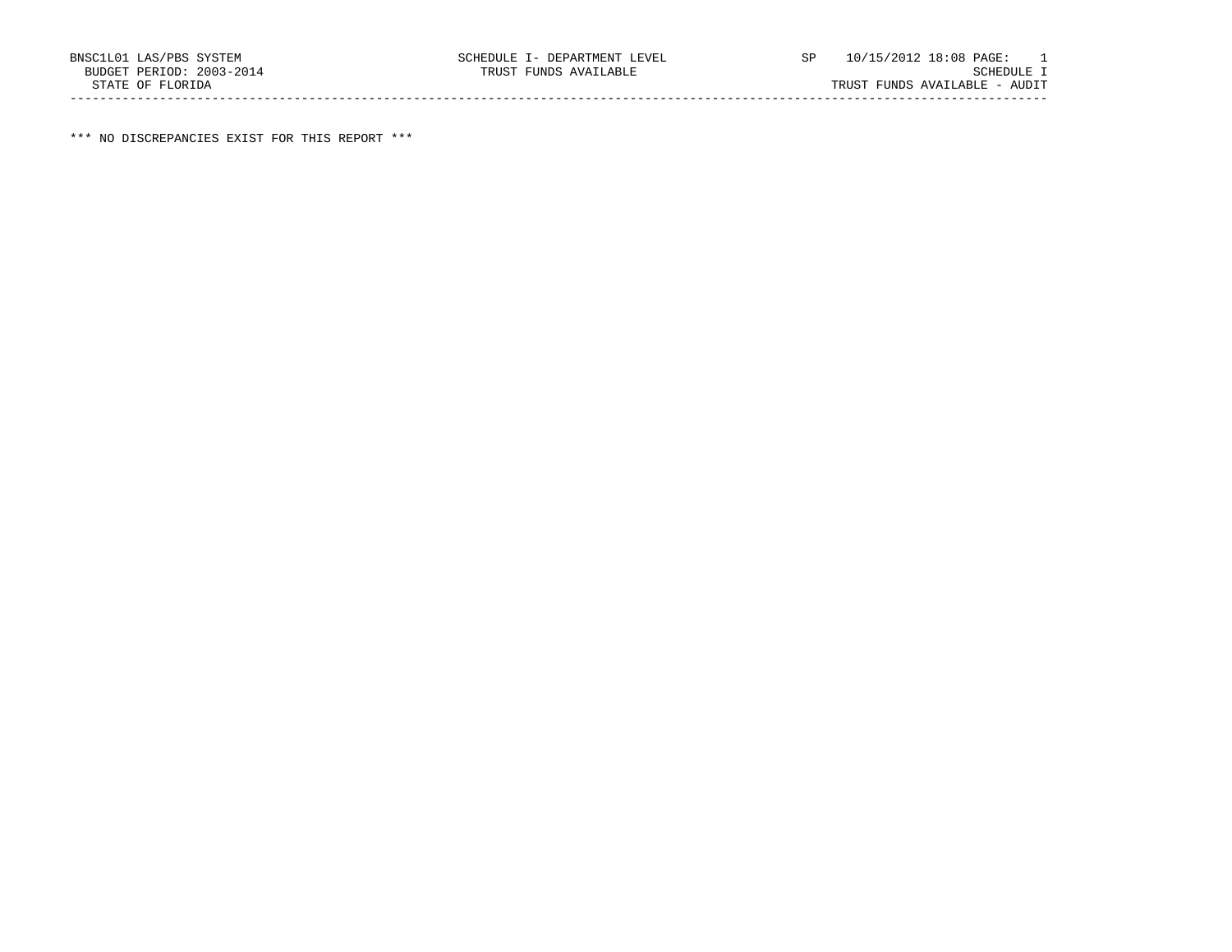| BNSC1L01 LAS/PBS SYSTEM<br>BUDGET PERIOD: 2003-2014<br>STATE OF FLORIDA                                                                                                                                                                      | SCHEDULE I- DEPARTMENT LEVEL<br>TRUST FUNDS AVAILABLE            |           |                                                                                                                                                            | SP 10/15/2012 18:08 PAGE:<br>-1<br>SCHEDULE I<br>TRUST FUNDS AVAILABLE                                                                      |         |  |
|----------------------------------------------------------------------------------------------------------------------------------------------------------------------------------------------------------------------------------------------|------------------------------------------------------------------|-----------|------------------------------------------------------------------------------------------------------------------------------------------------------------|---------------------------------------------------------------------------------------------------------------------------------------------|---------|--|
|                                                                                                                                                                                                                                              |                                                                  |           |                                                                                                                                                            | COL A01 COL A02 COL A03<br>ACT PR YR CURR YR EST AGY REQUEST AGY REQ N/R<br>EXP 2011-12 EXP 2012-13 FY 2013-14 FY 2013-14                   | COL A04 |  |
| LAW ENFORCEMENT, DEPT OF 71000000                                                                                                                                                                                                            |                                                                  |           |                                                                                                                                                            |                                                                                                                                             |         |  |
| FUND: ADMINISTRATIVE TRUST FUND<br>2021                                                                                                                                                                                                      |                                                                  |           |                                                                                                                                                            |                                                                                                                                             |         |  |
| SECTION I: DETAIL OF REVENUES<br>CODE                                                                                                                                                                                                        | REVENUE CAP SVC AUTH MATCHING % CFDA<br>CHG % ST I/C LOC I/C NO. |           |                                                                                                                                                            |                                                                                                                                             |         |  |
|                                                                                                                                                                                                                                              |                                                                  | 24,488    | 343,371 250,000 250,000                                                                                                                                    |                                                                                                                                             |         |  |
|                                                                                                                                                                                                                                              |                                                                  | 355       | 700                                                                                                                                                        | 700                                                                                                                                         |         |  |
| TOTAL TO LINE B IN SECTION IV                                                                                                                                                                                                                |                                                                  |           |                                                                                                                                                            | 368,214 250,700 250,700                                                                                                                     |         |  |
| SECTION II: DETAIL OF NONOPERATING EXPENDITURES                                                                                                                                                                                              | OBJECT TRANSFER CFDA<br>CODE TO BE NO.                           |           |                                                                                                                                                            |                                                                                                                                             |         |  |
| 01 TRANSFER GENERAL REVENUE-SWCAP<br>02 REFUND NONSATE REVENUES<br>03 SERVICE CHARGE TO GR                                                                                                                                                   | 810000<br>860000<br>880800                                       | 28        | 56                                                                                                                                                         | $\begin{array}{cccc} 12\,, 211 & \quad & 9\,, 000 & \quad & 9\,, 000 \\ 8\,, 450 & \quad & 10\,, 000 & \quad & 10\,, 000 \end{array}$<br>56 |         |  |
| TOTAL TO LINE E IN SECTION IV                                                                                                                                                                                                                |                                                                  |           | 20,689 19,056 19,056                                                                                                                                       |                                                                                                                                             |         |  |
| SECTION III: ADJUSTMENTS                                                                                                                                                                                                                     | OBJECT<br>CODE                                                   |           |                                                                                                                                                            |                                                                                                                                             |         |  |
| 01 FY 11/12 CF ENCUMBRANCES                                                                                                                                                                                                                  | 991000                                                           | $9.420 -$ |                                                                                                                                                            |                                                                                                                                             |         |  |
| TOTAL TO LINE H IN SECTION IV                                                                                                                                                                                                                |                                                                  | $9,420-$  |                                                                                                                                                            |                                                                                                                                             |         |  |
| SECTION IV: SUMMARY                                                                                                                                                                                                                          |                                                                  |           |                                                                                                                                                            |                                                                                                                                             |         |  |
| UNRESERVED FUND BALANCE - JULY 1<br>ADD: REVENUES (FROM SECTION I)<br>TOTAL FUNDS AVAILABLE (LINE A + LINE B)<br>LESS: OPERATING EXPENDITURES<br>LESS: NONOPERATING EXPENDITURES (SECTION II) (E)<br>LESS: FIXED CAPITAL OUTLAY (TOTAL ONLY) | (A)<br>(B)<br>(C)<br>(D)<br>(F)                                  |           | 2,623,651 2,302,468 1,450,243<br>368, 214<br>250, 700<br>2, 991, 865<br>2, 553, 168<br>1, 700, 943<br>559, 288<br>20, 689<br>19, 056<br>19, 056<br>20, 563 |                                                                                                                                             |         |  |
| UNRESERVED FUND BALANCE - JUNE 30 - BEFORE ADJ $(G)$<br>NET ADJUSTMENTS (FROM SECTION III)<br>ADJUSTED UNRESERVED FUND BALANCE - JUNE 30                                                                                                     | (H)<br>(1)                                                       | 9,420-    | 2,311,888 1,450,243 598,018<br>2,302,468 1,450,243                                                                                                         | 598,018                                                                                                                                     |         |  |
| TOTAL UNRESERVED FUND BALANCE FROM STATEWIDE CFO FILE:                                                                                                                                                                                       |                                                                  | 2,623,651 |                                                                                                                                                            |                                                                                                                                             |         |  |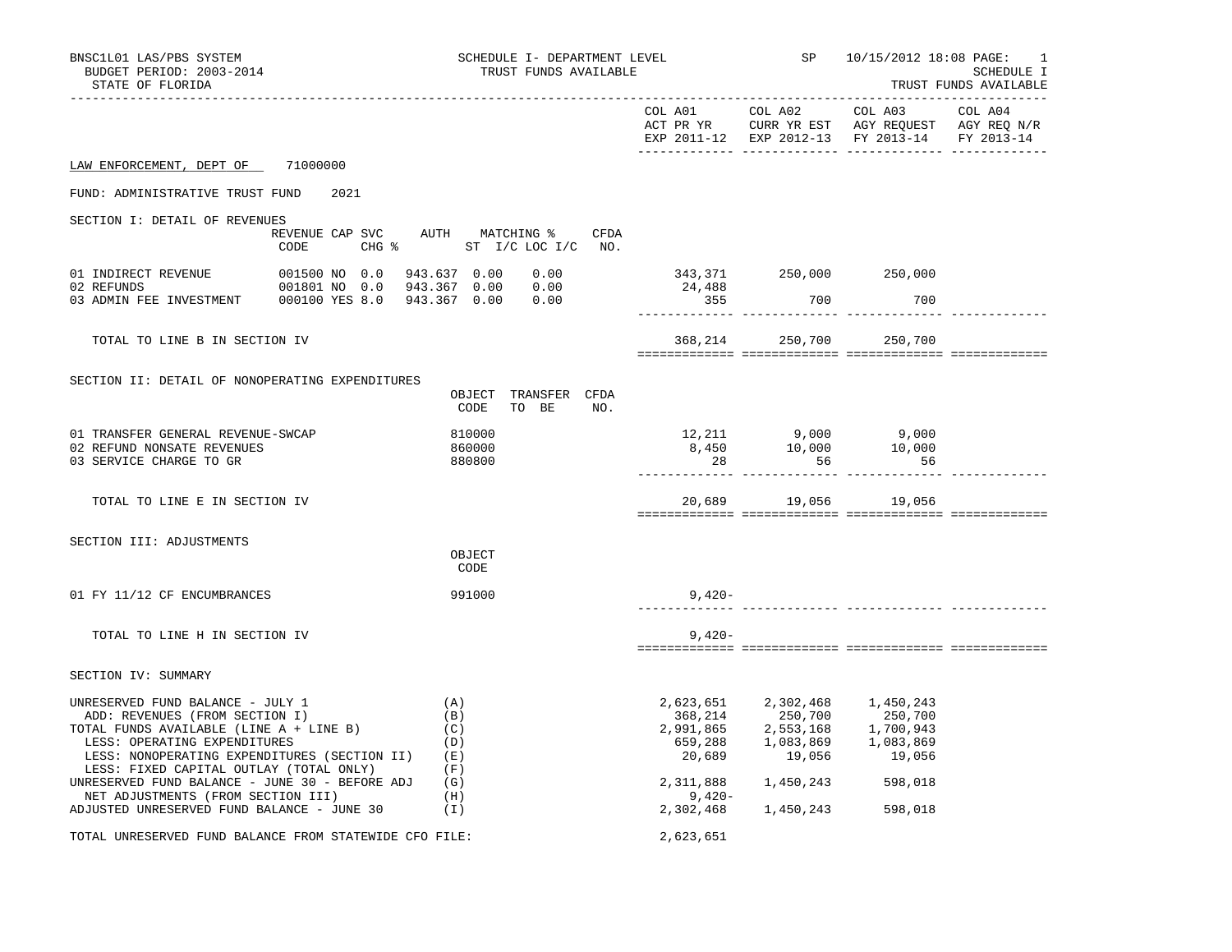| BNSC1L01 LAS/PBS SYSTEM<br>BUDGET PERIOD: 2003-2014<br>STATE OF FLORIDA                                                                                                                                                                                                                          | SCHEDULE I- DEPARTMENT LEVEL<br>TRUST FUNDS AVAILABLE                                                                                               | <b>SP</b>                                                                                                                                                                                                                      | 10/15/2012 18:08 PAGE:<br>SCHEDULE I<br>TRUST FUNDS AVAILABLE                                                     |
|--------------------------------------------------------------------------------------------------------------------------------------------------------------------------------------------------------------------------------------------------------------------------------------------------|-----------------------------------------------------------------------------------------------------------------------------------------------------|--------------------------------------------------------------------------------------------------------------------------------------------------------------------------------------------------------------------------------|-------------------------------------------------------------------------------------------------------------------|
|                                                                                                                                                                                                                                                                                                  |                                                                                                                                                     | COL A01 COL A02                                                                                                                                                                                                                | COL A03 COL A04<br>ACT PR YR CURR YR EST AGY REQUEST AGY REQ N/R<br>EXP 2011-12 EXP 2012-13 FY 2013-14 FY 2013-14 |
| 71000000<br>LAW ENFORCEMENT, DEPT OF                                                                                                                                                                                                                                                             |                                                                                                                                                     |                                                                                                                                                                                                                                |                                                                                                                   |
| FUND: CRIM JUST STAND & TRAIN TF<br>2148                                                                                                                                                                                                                                                         |                                                                                                                                                     |                                                                                                                                                                                                                                |                                                                                                                   |
| SECTION I: DETAIL OF REVENUES<br>REVENUE CAP SVC<br>CODE                                                                                                                                                                                                                                         | AUTH MATCHING %<br>CFDA<br>$CHG$ $\approx$<br>ST I/C LOC I/C NO.                                                                                    |                                                                                                                                                                                                                                |                                                                                                                   |
| 01 TUITION FEES<br>001905 YES 8.0<br>02 COURT PENALTY ASSESSMEN 001200 NO 8.0<br>03 TRAFFIC INFRACTIONS 001200 NO 8.0<br>000500 NO 8.0<br>001800 NO 0.0<br>04 INTEREST<br>05 REFUNDS<br>06 CERTIFICATION EXAM FEE  001905 YES 8.0  943.139  0.00  0.00<br>07 BASIC SKILLS EXAM<br>001905 YES 8.0 | 943.03<br>0.00<br>0.00<br>0.00<br>943.25<br>0.00<br>938.01<br>0.00 0.00<br>$0.00 0.00$<br>$0.00 0.00$<br>943.03<br>943.03<br>0.00<br>943.17<br>0.00 | $\begin{array}{cccc} 198,469 & 241,418 & 261,168 \\ 7,573,050 & 7,986,044 & 7,986,044 \\ 3,809,292 & 3,928,708 & 3,928,708 \\ 3,974 & 3,974 & 3,974 \\ 267,925 & 328,675 & 328,675 \\ 596,700 & 604,700 & 604,700 \end{array}$ | 319,000                                                                                                           |
| TOTAL TO LINE B IN SECTION IV                                                                                                                                                                                                                                                                    |                                                                                                                                                     | 12,449,410 13,093,519 13,432,269                                                                                                                                                                                               |                                                                                                                   |
| SECTION II: DETAIL OF NONOPERATING EXPENDITURES                                                                                                                                                                                                                                                  | OBJECT<br>TRANSFER CFDA<br>TO BE<br>NO.<br>CODE                                                                                                     |                                                                                                                                                                                                                                |                                                                                                                   |
| 10 REFUND STATE REVENUES<br>11 SERVICE CHARGE TO GENERAL REVENUE<br>12 STATE TRUST FUND RESERVE (5%)<br>13 UNFUNDED BUDGET (LBR ISSUE)<br>14 UNFUNDED BUDGET (AGENCY MANAGED)                                                                                                                    | 860000<br>880800<br>999000<br>899000<br>899000                                                                                                      | $\begin{array}{cccc} 1,885 & & 1,885 \\ 543,621 & & 601,601 & & 628,701 \end{array}$<br>543,621<br>$2,850,000-$                                                                                                                | 362,260<br>$700,000 -$                                                                                            |
| TOTAL TO LINE E IN SECTION IV                                                                                                                                                                                                                                                                    |                                                                                                                                                     | 545,506 2,246,514- 290,961                                                                                                                                                                                                     |                                                                                                                   |
| SECTION III: ADJUSTMENTS                                                                                                                                                                                                                                                                         | OBJECT<br>CODE                                                                                                                                      |                                                                                                                                                                                                                                |                                                                                                                   |
| 15 FY 11/12 REVERSIONS<br>16 JUNE 2011 CF ENCUMBRANCES "B"<br>17 ROUNDING<br>18 FY 12/13 REVERSIONS                                                                                                                                                                                              | 991000<br>991000<br>991000<br>991000                                                                                                                | 82<br>$1,563-$<br>5<br>2,833                                                                                                                                                                                                   |                                                                                                                   |
| TOTAL TO LINE H IN SECTION IV                                                                                                                                                                                                                                                                    |                                                                                                                                                     | 1,476-<br>2,833                                                                                                                                                                                                                |                                                                                                                   |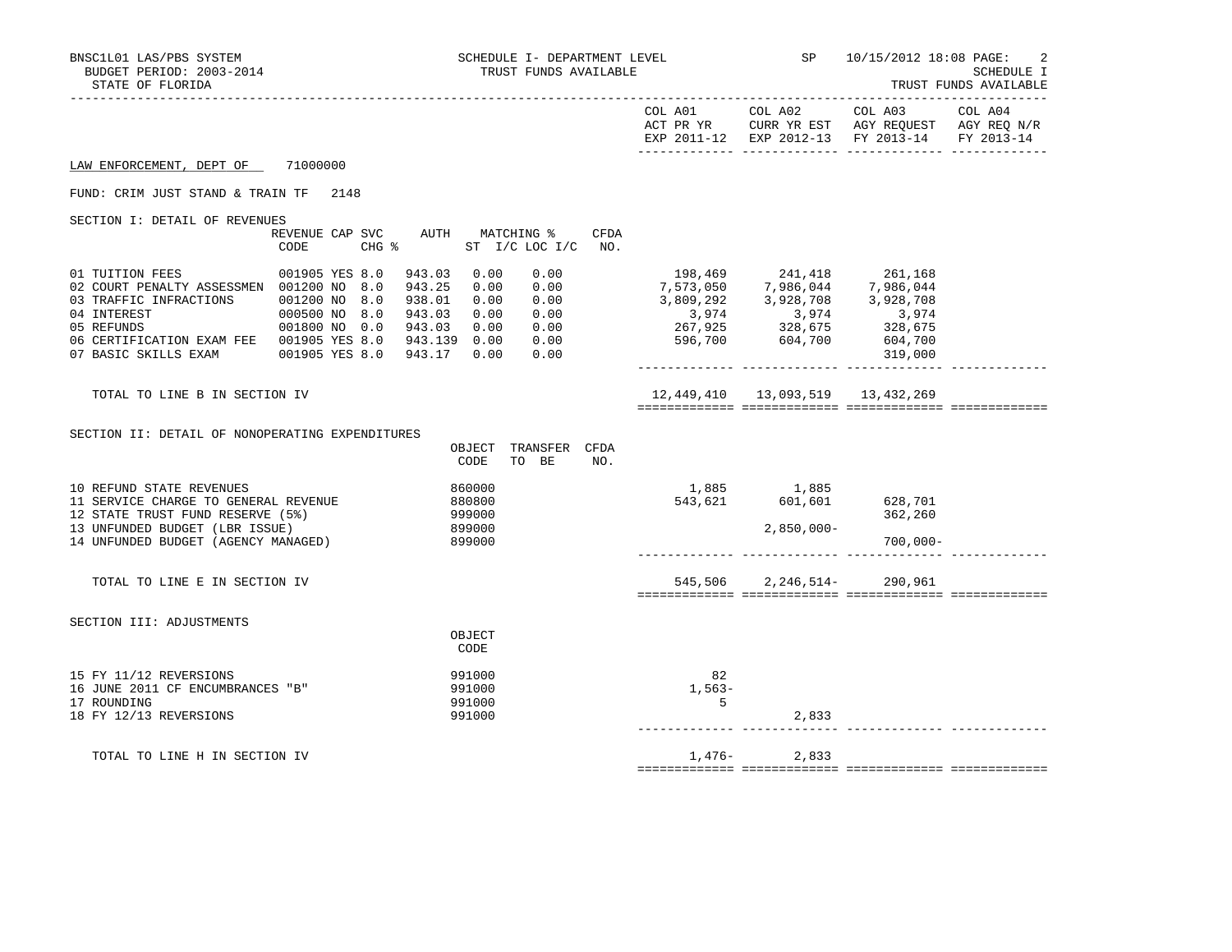| BNSC1L01 LAS/PBS SYSTEM<br>BUDGET PERIOD: 2003-2014<br>STATE OF FLORIDA | SCHEDULE I- DEPARTMENT LEVEL SP $10/15/2012$ 18:08 PAGE: 3<br>TRUST FUNDS AVAILABLE |                                     |                                       |                                                                     | SCHEDULE I<br>TRUST FUNDS AVAILABLE |
|-------------------------------------------------------------------------|-------------------------------------------------------------------------------------|-------------------------------------|---------------------------------------|---------------------------------------------------------------------|-------------------------------------|
|                                                                         |                                                                                     | COL A01<br>ACT PR YR<br>EXP 2011-12 | COL A02<br>CURR YR EST<br>EXP 2012-13 | COL A03 COL A04<br>AGY REOUEST AGY REO N/R<br>FY 2013-14 FY 2013-14 |                                     |
| LAW ENFORCEMENT, DEPT OF 71000000                                       |                                                                                     |                                     |                                       |                                                                     |                                     |
| FUND: CRIM JUST STAND & TRAIN TF<br>2148                                |                                                                                     |                                     |                                       |                                                                     |                                     |
| SECTION IV: SUMMARY                                                     |                                                                                     |                                     |                                       |                                                                     |                                     |
| (A)<br>UNRESERVED FUND BALANCE - JULY 1                                 |                                                                                     |                                     | 4,055,919    4,342,351    1,897,615   |                                                                     |                                     |
| ADD: REVENUES (FROM SECTION I)                                          | (B)                                                                                 | 12,449,410                          | 13,093,519                            | 13,432,269                                                          |                                     |
| TOTAL FUNDS AVAILABLE (LINE A + LINE B)                                 | (C)                                                                                 | 16,505,329                          | 17,435,870                            | 15,329,884                                                          |                                     |
| LESS: OPERATING EXPENDITURES                                            | (D)                                                                                 | 11,615,996                          |                                       |                                                                     |                                     |
| LESS: NONOPERATING EXPENDITURES (SECTION II)                            | (E)                                                                                 | 545,506                             | 2,246,514-290,961                     |                                                                     |                                     |
| LESS: FIXED CAPITAL OUTLAY (TOTAL ONLY)                                 | (F)                                                                                 |                                     |                                       |                                                                     |                                     |
| UNRESERVED FUND BALANCE - JUNE 30 - BEFORE ADJ                          | (G)                                                                                 |                                     | 4, 343, 827 1, 894, 782 33, 791       |                                                                     |                                     |
| NET ADJUSTMENTS (FROM SECTION III)                                      | (H)                                                                                 | $1,476-2,833$                       |                                       |                                                                     |                                     |
| ADJUSTED UNRESERVED FUND BALANCE - JUNE 30                              | (I)                                                                                 |                                     | 4, 342, 351 1, 897, 615 33, 791       |                                                                     |                                     |

TOTAL UNRESERVED FUND BALANCE FROM STATEWIDE CFO FILE:  $4,055,919$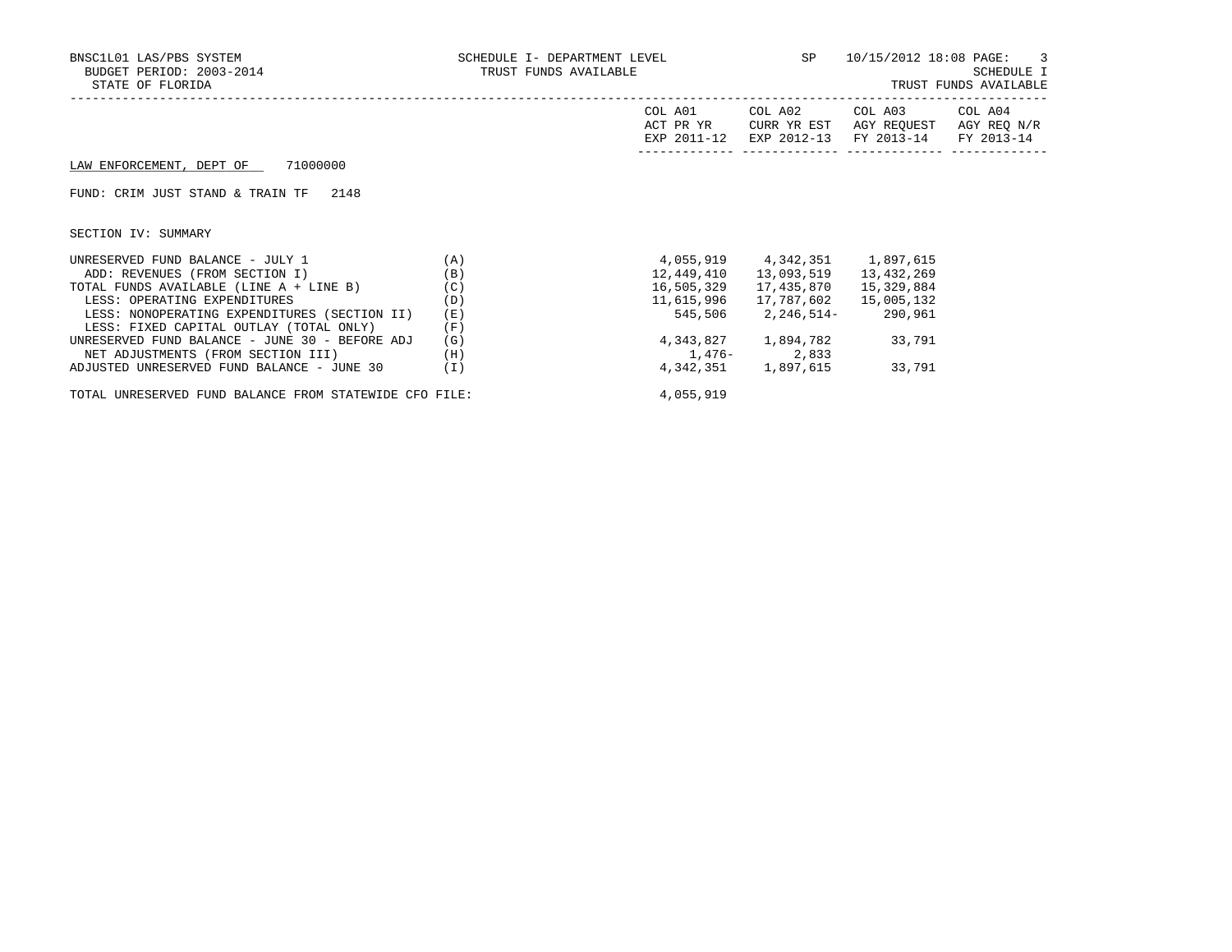| COL A01     | COL A02                | COL A03     | COL A04     |
|-------------|------------------------|-------------|-------------|
| ACT PR YR   | CURR YR EST            | AGY REOUEST | AGY REO N/R |
| EXP 2011-12 | EXP 2012-13 FY 2013-14 |             | FY 2013-14  |
|             |                        |             |             |

## LAW ENFORCEMENT, DEPT OF 71000000

## FUND: FEDERAL GRANTS TRUST FUND 2261

SECTION I: DETAIL OF REVENUES

|                                      | REVENUE CAP SVC |       | <b>AUTH</b> | MATCHING %     |      | CFDA                   |                |            |           |
|--------------------------------------|-----------------|-------|-------------|----------------|------|------------------------|----------------|------------|-----------|
|                                      | CODE            | CHG % |             | ST I/C LOC I/C |      | NO.                    |                |            |           |
|                                      |                 |       |             |                |      |                        |                |            |           |
| R1 ANTICIPATED A/R NCH16             | 001510 NO       | 0.0   | 943.03      | 0.00           | 0.00 | 16.554                 | 116,338        |            |           |
| R2 ANTICIPATED A/R NFS10             | 000700 NO       | 0.0   | 943.03      | 0.00           | 0.00 | 16.742                 | 193,929        |            |           |
| R3 ANTICIPATED A/R FCDB8             | 000700 NO       | 0.0   | 943.03      | 0.00           | 0.00 | 16.741                 | 434,460        |            |           |
| 01 ELEC SURVEILANCE TEAMS            | 001510 NO       | 0.0   | 943.03      | 0.00           | 0.00 | 16.738                 | 640,025        | 489,057    | 489,057   |
| 02 A WALSH REGISTRY IMAGNG           | 000700 NO       | 0.0   | 943.03      | 0.00           | 0.00 | 16.750                 | 141,731        | 3,256      | 3,256     |
| 03 2012 A WALSH ACT SMRT             | 000700 NO       | 0.0   | 943.03      | 0.00           | 0.00 | 16.750                 |                | 119,843    | 119,843   |
| 04 ADD FORC FELONY DNA DB            | 001510 NO       | 0.0   | 943.03      | 0.00           | 0.00 | 16.738                 | 476,369        | 208,975    | 208,975   |
| 05 AHCA BGS GRANT                    | 001510 NO       | 0.0   | 943.03      | 0.00           | 0.00 | 93.506                 | 147,791        | 228,638    | 228,638   |
| 06 .LCOHOL TESTING PROGRM            | 001510 NO       | 0.0   | 943.03      | 0.00           | 0.00 | 20.601                 | 391,521        | 263,115    | 263,115   |
| 07 AMER RECOVERY REIMB ACT           | 000504 NO       | 0.0   | 943.03      | 0.00           | 0.00 | 16.803                 | 2,508          |            |           |
| 08 AMER RECOVERY REIMB ACT           | 000700 NO       | 0.0   | 943.03      | 0.00           | 0.00 | 16.803                 | 35,535         |            |           |
| 09 AMER RECOVERY REIMB ACT           | 000700 NO       | 0.0   | 943.03      | 0.00           | 0.00 | 16.803                 | 9,744,077      | 15,711,935 |           |
| 10 BUFFER ZONE PROTECT PRG           | 000504 NO       | 0.0   | 943.03      | 0.00           | 0.00 | 97.078                 | 374            |            |           |
| 11 BUFFER ZONE PROTECT PRG           | 001510 NO       | 0.0   | 943.03      | 0.00           | 0.00 | 97.078                 | 1,207,656      | 1,578,764  | 1,578,764 |
| 12 BUILD-OUT REGIONAL ESST           | 001510 NO       | 0.0   | 943.03      | 0.00           | 0.00 | 16.738                 | 23,547         |            |           |
| 13 BUILD-OUT REGIONAL ESST           | 001870 YES 0.0  |       | 943.03      | 0.00           | 0.00 | 16.738                 | 40             |            |           |
| 14 BULLETPROOF VEST PROGRM           | 000700 NO       | 0.0   | 943.03      | 50.00C         | 0.00 | 16.607                 | 142,660        | 298,459    | 298,459   |
| 17 COPS SEXUAL PREDATOR              | 000700 NO       | 0.0   | 943.03      | 0.00           | 0.00 | 16.710                 | 32,041         |            |           |
| 18 CRIM HIST IMPROVMT PLAN           | 001510 NO       | 0.0   | 943.03      | 0.00           | 0.00 | 16.738                 | 414,741        | 466,537    | 466,537   |
| 19 CRIM HIST RECORD IMPROV           | 000700 NO       | 0.0   | 943.03      | 0.00           | 0.00 | 16.550                 | 66,365         | 46,840     | 46,840    |
| 20 CRITICAL INFRASTRUCTURE           | 001500 NO       | 0.0   | 943.03      | 0.00           | 0.00 | 97.067                 | 330,482        | 747,954    | 747,954   |
| 21 CRITICAL INFRASTRUCTURE           | 001870 YES 0.0  |       | 943.03      | 0.00           | 0.00 | 97.067                 | $\overline{4}$ |            |           |
| 22 DEA/OCDETF GRANTS                 | 000700 NO       | 0.0   | 943.03      | 0.00           | 0.00 | 16.999                 | 38,414         | 14,764     | 14,764    |
| 23 DEA JOINT TERROR TASK F           | 000700 NO       | 0.0   | 943.03      | 0.00           | 0.00 | 16.999                 | 23,319         |            |           |
| 24 DFACTS                            | 001510 NO       | 0.0   | 943.03      | 0.00           | 0.00 | 97.067                 | 723,953        | 1,616,032  | 916,032   |
| 25 DFACTS                            | 001870 YES 0.0  |       | 943.03      | 0.00           | 0.00 | 97.067                 | 9,586          |            |           |
| 26 DISARM VIOLENT OFFENDR            | 000700 NO       | 0.0   | 943.03      | 0.00           | 0.00 | 16.999                 | 4,229          | 21,803     | 21,803    |
| 27 ENERGY CRITICAL INFRAST           | 001510 NO       | 0.0   | 943.03      | 0.00           | 0.00 | 81.122                 | 106,342        | 11,753     | 11,753    |
| 28 FCIC/NCIC VALIDATION              | 001510 NO       | 0.0   | 943.03      | 0.00           | 0.00 | 97.067                 | 26,250         |            |           |
| 29 FDLE TOXICICOLOGY SVCS            | 001510 NO       | 0.0   | 943.03      | 0.00           | 0.00 | 20.601                 | 358,115        |            |           |
| 30 FL CRIM HIST IMPROVMENT           | 001510 NO       | 0.0   | 943.03      | 20.00C         | 0.00 | 16.554                 | 562,502        | 513,220    | 313,220   |
| 31 FL CRIM HIST IMPROVMENT           | 000700 NO       | 0.0   | 943.03      |                |      | 20.00 C 20.00 C 16.554 | 606,091        | 572,870    | 372,870   |
| 32 FL CRIM HIST IMPROVMENT           | 001870 YES 0.0  |       | 943.03      |                |      | 20.00 C 20.00 C 16.554 | 54,084         |            |           |
| 33 FL SEX OFF REG MGMT               | 000700 NO       | 0.0   | 943.03      | 0.00           | 0.00 | 16.203                 | 37,625         |            |           |
| 34 FL LAW ENFOR EXCHG PROJ           | 001510 NO       | 0.0   | 943.03      | 0.00           | 0.00 | 97.067                 | 1,806,258      | 3,621,339  | 2,621,339 |
| 35 FL ANALYST NOTEBOOKS              | 001510 NO       | 0.0   | 943.03      | 0.00           | 0.00 | 97.067                 |                | 18,947     | 18,947    |
| <b>36 FL FUSION CENTER</b>           | 001510 NO       | 0.0   | 943.03      | 0.00           | 0.00 | 97.067                 | 653,583        | 1,895,885  | 1,395,885 |
| 38 FL HIDTA GRANT                    | 000700 NO       | 0.0   | 943.03      | 0.00           | 0.00 | 16.999                 | 65,737         | 83,842     | 83,842    |
| 39 FL HIDTA GRANT                    | 001870 YES 0.0  |       | 943.03      | 0.00           | 0.00 | 16.999                 | 3              |            |           |
| 40 ANALYST TRAINING ACADMY 001510 NO |                 | 0.0   | 943.03      | 0.00           | 0.00 | 97.067                 | 383,320        | 907,718    | 907,718   |
| 41 FORENSIC DNA BACKLOG              | 000700 NO       | 0.0   | 943.03      | 0.00           | 0.00 | 16.741                 | 3,738,754      | 6,626,421  | 4,526,421 |
| 42 FORENSIC DNA BACKLOG              | 001870 YES 0.0  |       | 943.03      | 0.00           | 0.00 | 16.741                 | 303            |            |           |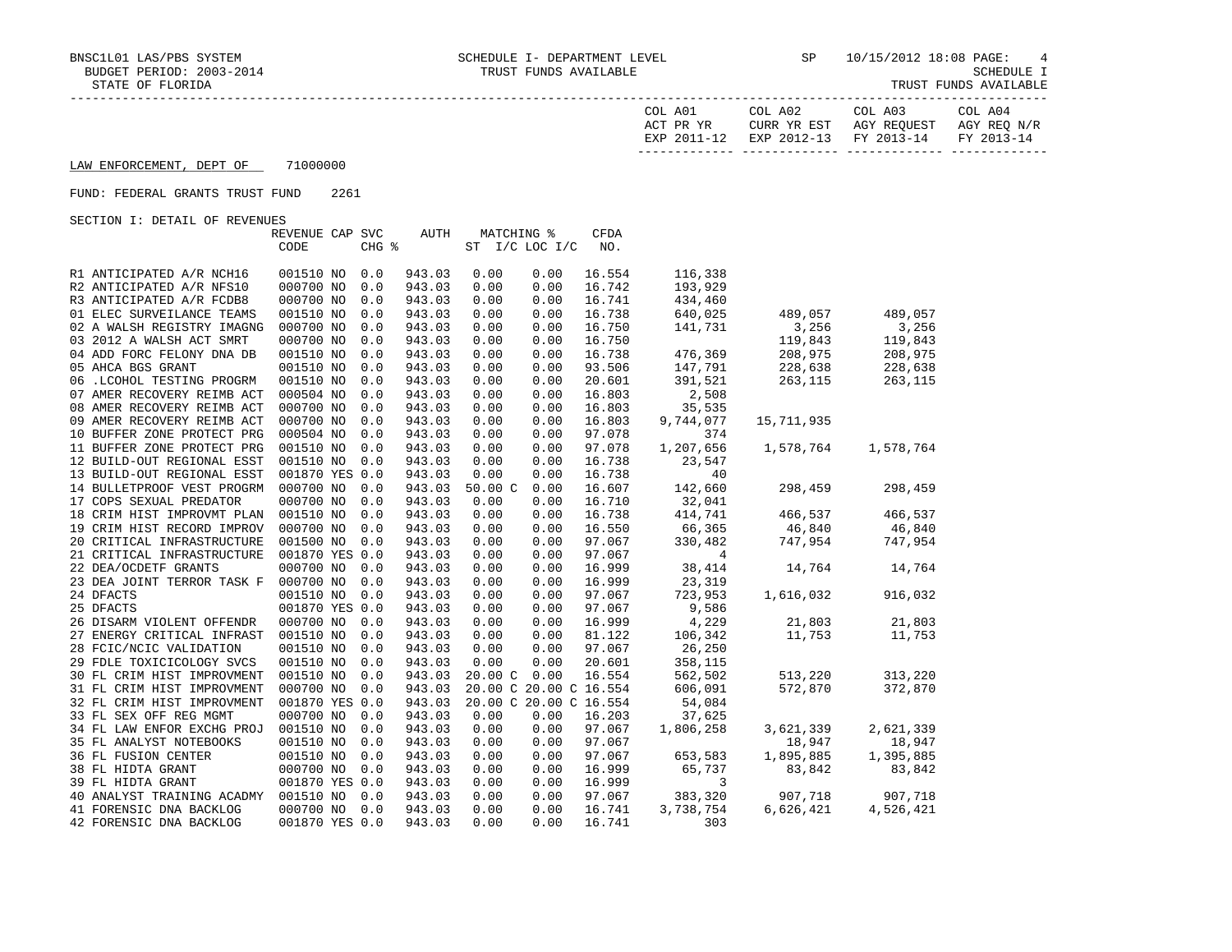| COL A01     | COL A02                | COL A03     | COL A04     |
|-------------|------------------------|-------------|-------------|
| ACT PR YR   | CURR YR EST            | AGY REOUEST | AGY REO N/R |
| EXP 2011-12 | EXP 2012-13 FY 2013-14 |             | FY 2013-14  |
|             |                        |             |             |

## LAW ENFORCEMENT, DEPT OF 71000000

## FUND: FEDERAL GRANTS TRUST FUND 2261

SECTION I: DETAIL OF REVENUES

| ORCITON I: DRIAIN OF KRYBNORD    | REVENUE CAP SVC |       | AUTH   |      | MATCHING %             | <b>CFDA</b> |            |            |            |
|----------------------------------|-----------------|-------|--------|------|------------------------|-------------|------------|------------|------------|
|                                  | CODE            | CHG % |        |      | ST I/C LOC I/C         | NO.         |            |            |            |
|                                  |                 |       |        |      |                        |             |            |            |            |
| 43 FORENSIC DNA BACKLOG          | 001870 YES 0.0  |       | 943.03 | 0.00 | 0.00                   | 16.741      | 2,626      |            |            |
| <b>44 FORNSICE TURNAROUND</b>    | 001510 NO       | 0.0   | 943.03 | 0.00 | 0.00                   | 16.738      | 825,130    | 721,920    | 250,000    |
| 45 FUTURE ANALYTCL STRATGY       | 001510 NO       | 0.0   | 943.03 | 0.00 | 0.00                   | 97.067      | 73,661     | 25,169     | 25,169     |
| 46 COPY TECHNOLOGY PRGRM         | 000700 NO       | 0.0   | 943.03 | 0.00 | 0.00                   | 16.710      | 84,603     | 7,744      |            |
|                                  |                 |       |        |      |                        |             |            |            |            |
| 47 HELP AMERICA VOTE             | 001510 NO       | 0.0   | 943.03 | 0.00 | 0.00                   | 90.401      | 121,471    | 226,159    |            |
| <b>48 IMPROVE BREATH TESTING</b> | 001510 NO       | 0.0   | 943.03 | 0.00 | 0.00                   | 20.601      |            | 197,387    | 197,387    |
| 49 INTERNET CRIMES CHILDRN       | 000750 NO       | 0.0   | 943.03 | 0.00 | 0.00                   | 16.808      | 993        |            |            |
| 50 JUSTICE ASSISTANCE PRGM       | 000504 NO       | 0.0   | 943.03 | 0.00 | 0.00                   | 16.738      | 1,655      |            |            |
| 51 JUSTICE ASSISTANCE PRGM       | 000700 NO       | 0.0   | 943.03 | 0.00 | 0.00                   | 16.738      | 19,160,261 | 15,327,310 | 14,393,072 |
| 52 JUSTICE ASSISTANCE PRGM       | 001870 YES 0.0  |       | 943.03 | 0.00 | 0.00                   | 16.738      | 27,707     |            |            |
| 53 LAW ENFORC TERRORISM 06       | 000504 NO       | 0.0   | 943.03 | 0.00 | 0.00                   | 97.067      | 1          |            |            |
| 54 LAW ENFORC TERRORISM 06       | 001510 NO       | 0.0   | 943.03 | 0.00 | 0.00                   | 97.067      | 549,521    |            |            |
| 55 LAW ENFORC TERRORISM 06       | 001870 YES 0.0  |       | 943.03 | 0.00 | 0.00                   | 97.067      | 20,448     |            |            |
| 56 LAW ENFORC TERRORISM 07       | 000504 NO       | 0.0   | 943.03 | 0.00 | 0.00                   | 97.067      | 10,071     |            |            |
| 57 LAW ENFORC TERRORISM 07       | 001510 NO       | 0.0   | 943.03 | 0.00 | 0.00                   | 97.067      | 3,532,651  |            |            |
| 60 LAW ENFORC TERRORISM 07       | 001870 YES 0.0  |       | 943.03 | 0.00 | 0.00                   | 97.067      | 115,025    |            |            |
| 62 MINING INFO SYSTEMS           | 000700 NO       | 0.0   | 943.03 | 0.00 | 0.00                   | 16.550      |            | 69,070     | 69,070     |
| 63 NICS ACT RECORD IMPROVE       | 001510 NO       | 0.0   | 943.03 | 0.00 | 0.00                   | 16.813      | 1,474,012  | 2,392,709  | 2,092,709  |
| 65 NICS ACT RECORD IMPROVE       | 000700 NO       | 0.0   | 943.03 | 0.00 | 0.00                   | 16.813      | 1,478,093  | 4,602,812  | 4,002,812  |
| 67 N FL HIDTA ST JOHNS CTY       | 000700 NO       | 0.0   | 943.03 | 0.00 | 0.00                   | 16.999      | 111,399    | 100,000    |            |
| 68 NE FL INFO INTELLIGENCE       | 001510 NO       | 0.0   | 943.03 | 0.00 | 0.00                   | 97.067      | 95,189     | 82,311     | 82,311     |
| 69 OPER CYBER KEY SFL ICAC       | 000700 NO       | 0.0   | 943.03 | 0.00 | 0.00                   | 16.999      | 3,238      |            |            |
| 70 OPER PILL NATION              | 000700 NO       | 0.0   | 943.03 | 0.00 | 0.00                   | 16.609      | 5,468      |            |            |
| 71 OPER PILL NATION              | 001870 YES 0.0  |       | 943.03 | 0.00 | 0.00                   | 16.609      | 1,698      |            |            |
| 73 PC FORENSIC SCI IMPRV         | 000700 NO       | 0.0   | 943.03 | 0.00 | 0.00                   | 16.742      | 1,234,695  | 1,432,479  | 732,479    |
| 74 PROJECT SAFE NEIGHBRHD        | 000700 NO       | 0.0   | 943.03 | 0.00 | 0.00                   | 16.609      | 406,493    | 138,932    | 138,932    |
| 75 RAPID ID SYS UPGRADE          | 001510 NO       | 0.0   | 943.03 | 0.00 | 0.00                   | 97.067      | 820,193    |            |            |
| 76 RDSTF PLANNING & SUPPRT       | 001510 NO       | 0.0   | 943.03 | 0.00 | 0.00                   | 97.067      | 648,751    | 779,259    | 779,259    |
| 77 RDSTF PLANNING & SUPPRT       | 001870 YES 0.0  |       | 943.03 | 0.00 | 0.00                   | 97.067      | 1,067      |            |            |
| 78 RES SUBSTNC ABUSE TRTMT       | 000700 NO       | 0.0   | 943.03 |      | 25.00 C 25.00 C 16.593 |             | 1,497,619  | 1,297,525  | 1,297,525  |
| 79 RES SUBSTNC ABUSE TRTMT       | 001870 YES 0.0  |       | 943.03 |      | 25.00 C 25.00 C 16.593 |             | 9,246      |            |            |
| 80 REG LAW ENF EXCHG SYSTM       | 001510 NO       |       | 943.03 | 0.00 | 0.00                   | 97.067      | 338,726    | 3,266,181  | 3,066,181  |
|                                  |                 | 0.0   |        |      |                        |             |            |            |            |
| 81 SEAPORT ACCESS ELIGBLTY       | 001870 YES 0.0  |       | 943.03 | 0.00 | 0.00                   | 16.803      | 13,200     |            |            |
| 82 SEE SOMETHING SAY SMTHG       | 001510 NO       | 0.0   | 943.03 | 0.00 | 0.00                   | 97.067      | 84,795     |            |            |
| 83 S FL SAO GANG STRIKE FC       | 001510 NO       | 0.0   | 943.03 | 0.00 | 0.00                   | 16.580      | 43,596     |            |            |
| 84 SORNA TECH SYS IMPLMENT       | 000700 NO       | 0.0   | 943.03 | 0.00 | 0.00                   | 16.580      |            | 79,750     | 79,750     |
| 85 ST HOMELAND SECURITY 07       | 000504 NO       | 0.0   | 943.03 | 0.00 | 0.00                   | 97.067      | 699        |            |            |
| 86 ST HOMELAND SECURITY 07       | 001510 NO       | 0.0   | 943.03 | 0.00 | 0.00                   | 97.067      | 50,918     |            |            |
| 87 ST HOMELAND SECURITY 08       | 000504 NO       | 0.0   | 943.03 | 0.00 | 0.00                   | 97.067      | 17,315     |            |            |
| 88 ST HOMELAND SECURITY 09       | 001510 NO       | 0.0   | 943.03 | 0.00 | 0.00                   | 97.067      | 1,471,543  |            |            |
| 90 ST HOMELAND SECURITY 09       | 001510 NO       | 0.0   | 943.03 | 0.00 | 0.00                   | 97.067      | 1,614,197  | 2,632,959  |            |
| 92 ST HOMELAND SECURIYT 10       | 001510 NO       | 0.0   | 943.03 | 0.00 | 0.00                   | 97.067      | 1,176,435  | 4,566,414  |            |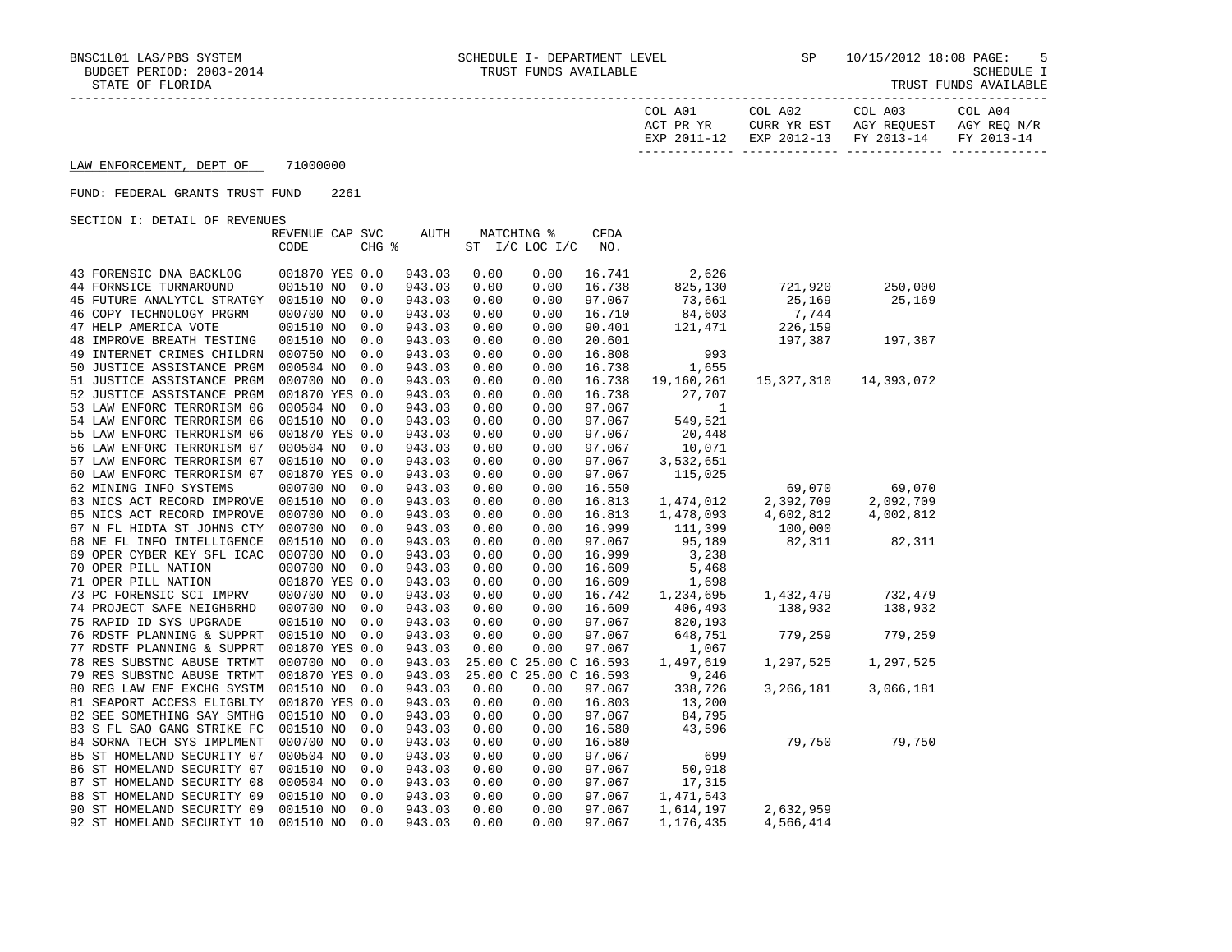| STATE OF FLORIDA                                                                                                                                              |                                     |      |                   |                            |                                      |                      |                            |                                     |                                              |                                                              | TRUST FUNDS AVAILABLE |
|---------------------------------------------------------------------------------------------------------------------------------------------------------------|-------------------------------------|------|-------------------|----------------------------|--------------------------------------|----------------------|----------------------------|-------------------------------------|----------------------------------------------|--------------------------------------------------------------|-----------------------|
|                                                                                                                                                               |                                     |      |                   |                            |                                      |                      |                            | COL A01<br>ACT PR YR<br>EXP 2011-12 | COL A02<br>EXP 2012-13                       | COL A03<br>CURR YR EST AGY REQUEST AGY REQ N/R<br>FY 2013-14 | COL A04<br>FY 2013-14 |
| LAW ENFORCEMENT, DEPT OF                                                                                                                                      | 71000000                            |      |                   |                            |                                      |                      |                            |                                     |                                              |                                                              |                       |
| FUND: FEDERAL GRANTS TRUST FUND                                                                                                                               |                                     | 2261 |                   |                            |                                      |                      |                            |                                     |                                              |                                                              |                       |
| SECTION I: DETAIL OF REVENUES                                                                                                                                 | REVENUE CAP SVC<br>CODE             |      | CHG %             | AUTH MATCHING %            |                                      | ST I/C LOC I/C       | CFDA<br>NO.                |                                     |                                              |                                                              |                       |
| 93 ST HOMELAND SECURITY 11<br>94 THREATCOM DOMSTC ALERTS                                                                                                      | 001510 NO<br>001510 NO              |      | 0.0<br>0.0        | 943.03<br>943.03           | 0.00<br>0.00                         | 0.00<br>0.00         | 97.067<br>97.067           | 12,814                              | 3,011,695                                    | 3,011,695                                                    |                       |
| 95 US SECRET SERVICE GRANT<br>96 USMS REG FUGITIVE TASKF<br>97 USMS REG FUGITIVE TASKF                                                                        | 000700 NO<br>000700 NO<br>003700 NO |      | 0.0<br>0.0<br>0.0 | 943.03<br>943.03<br>943.03 | 0.00<br>0.00<br>0.00                 | 0.00<br>0.00<br>0.00 | 16.999<br>16.999<br>16.999 | 264                                 | 38,120 38,120 38,120<br>59,673 59,672 59,673 |                                                              |                       |
| 98 CAP COMPLEX UNDER VECHC                                                                                                                                    | 000700 NO 0.0                       |      |                   | 943.03                     | 0.00                                 | 0.00                 | 16.999                     |                                     |                                              | 35,000 35,000                                                |                       |
| TOTAL TO LINE B IN SECTION IV                                                                                                                                 |                                     |      |                   |                            |                                      |                      |                            |                                     | 60,975,942 77,158,544 46,007,176             |                                                              |                       |
| SECTION II: DETAIL OF NONOPERATING EXPENDITURES                                                                                                               |                                     |      |                   |                            | OBJECT<br>CODE                       | TRANSFER<br>TO BE    | CFDA<br>NO.                |                                     |                                              |                                                              |                       |
| 02 TR/AGY/BULLET PROOF VEST FDLE (181089)<br>03 REFUNDS NON-STATE REVENUE (220030)<br>04 TR TO FDLE INDIRECT (181314)<br>05 ASSESMENT ON INVESTMENTS (310403) |                                     |      |                   |                            | 810000<br>860000<br>810000<br>830000 |                      | 16.607                     | 109,906<br>382,917<br>1,553         | 343,371 250,000 200,000                      |                                                              |                       |
| AC RAGU AAAF REIPROPREISTANTOMO                                                                                                                               |                                     |      |                   |                            | 000000                               |                      |                            |                                     | 11.107.610                                   |                                                              |                       |

 06 EOG# 0005 REAPPROPRIATIONS 899000 41,497,648 16 UNFUNDED BUDGET - GRANT ENDING 899000 4,497,908- 18 UNFUNDED BUDGET – BYRNE FEDERAL DECREASE 899000 6 (000 mm = 6,000,000 = 6,000,000 = 6,000,000 = 6,000,000 =<br>19 UNFUNDED BUDGET – BYRNE LOCAL DECREASE 899000 6 (899000 mm = 6,000,000 = 4,000,000 = 4,000,000 = 4,000,000 19 UNFUNDED BUDGET - BYRNE LOCAL DECREASE 899000 4,000,000- 4,000,000- 20 UNFUNDED BUDGET - NCHIP STATE DECREASE 899000 8000 8000 1,500,000 - 1,500,000 - 1,500,000 1,500,000 1,500,000 21 UNFUNDED BUDGET - NCHIP LOCAL DECREASE 899000 1,000,000- 1,000,000-

TOTAL TO LINE E IN SECTION IV 837,747 24,749,740 12,300,000-

============= ============= ============= =============

------------- ------------- ------------- -------------

| SECTION III: ADJUSTMENTS                     |        |            |
|----------------------------------------------|--------|------------|
|                                              | OBJECT |            |
|                                              | CODE   |            |
| 04 REVERSE 2011 DEFERRED REVENUE ENTRIES     | 991000 | $890,543-$ |
| 05 09/30/11 REVERSIONS                       | 991000 | 171,688    |
| 06 09/30/12 REVERSIONS                       | 991000 | 617,291    |
| 07 06/30/11 CERTIFIED FORWARD ENCUMBRANCES   | 991000 | $335.645-$ |
| 08 06/30/11 NON-CF ACCT PAYABLE-OPERATING    | 991000 | 30,933     |
| 09 06/30/12 NON-CF EXP REFUND A/R NOT IN D   | 991000 | 256,433    |
| 10 FY 12/13 REAPPROP SPEND FY 13/14 (100625) | 991000 | 4,064,198  |
| 11 FY 12/13 REAPPROP SPEND FY 13/14 (100851) | 991000 | 288,999    |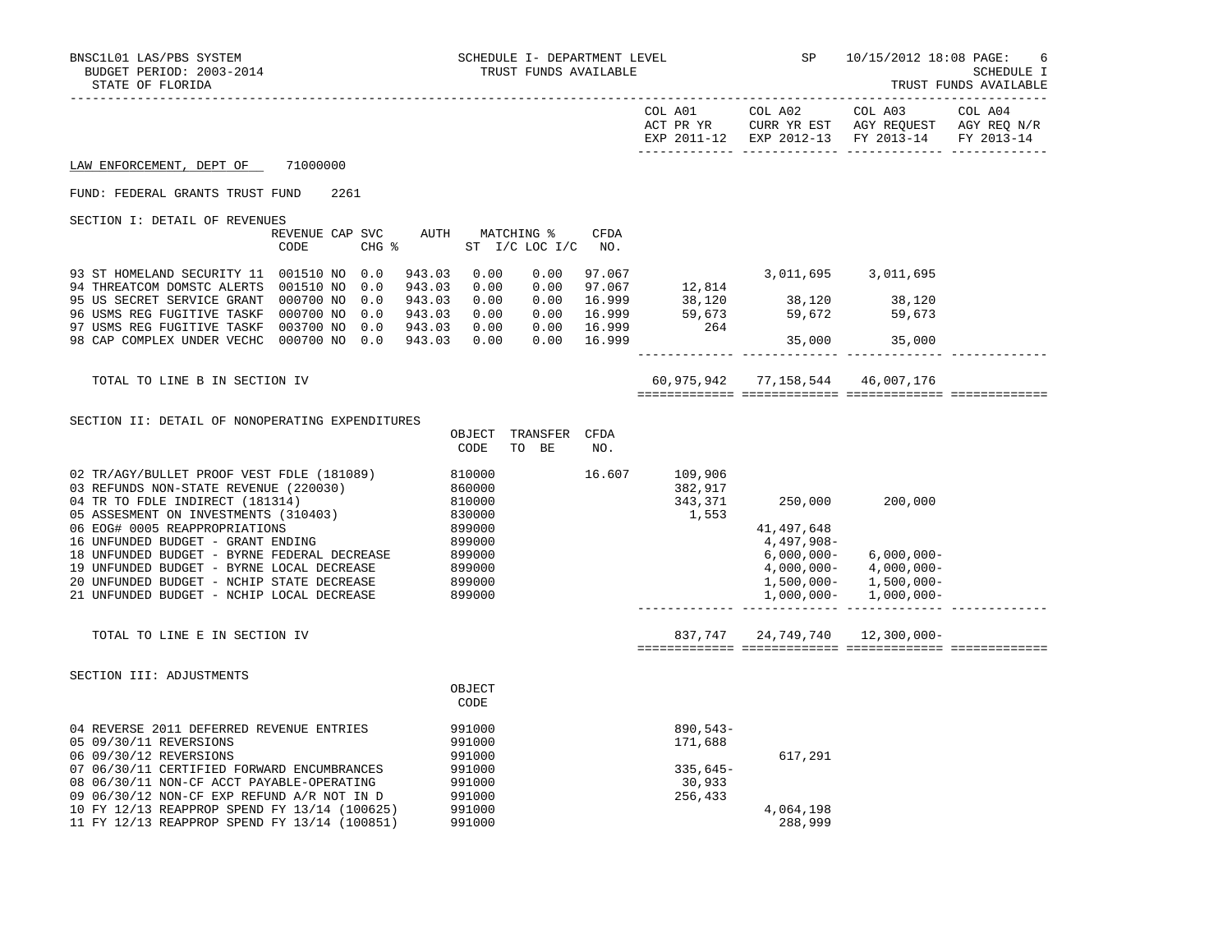| BNSC1L01 LAS/PBS SYSTEM<br>BUDGET PERIOD: 2003-2014<br>STATE OF FLORIDA                                                                                                                                                                                | SCHEDULE I- DEPARTMENT LEVEL<br>TRUST FUNDS AVAILABLE |                                                   |                                                                                                         | SP 10/15/2012 18:08 PAGE:                                                                                                                                                                                                                                                                                                                                                                                   | 7<br>SCHEDULE I<br>TRUST FUNDS AVAILABLE |
|--------------------------------------------------------------------------------------------------------------------------------------------------------------------------------------------------------------------------------------------------------|-------------------------------------------------------|---------------------------------------------------|---------------------------------------------------------------------------------------------------------|-------------------------------------------------------------------------------------------------------------------------------------------------------------------------------------------------------------------------------------------------------------------------------------------------------------------------------------------------------------------------------------------------------------|------------------------------------------|
|                                                                                                                                                                                                                                                        |                                                       |                                                   |                                                                                                         | $\begin{tabular}{lllllllllll} \multicolumn{2}{l}{{\text{COL A01}}} & \multicolumn{2}{c}{\text{COL A03}} & \multicolumn{2}{c}{\text{COL A04}} \end{tabular}$<br>$\begin{tabular}{lllllllll} \texttt{ACT PR YR} & & \texttt{CURR YR EST} & $\texttt{AGY REGUEST}$ & $\texttt{AGY REG N/R} \\ \texttt{EXP 2011--12} & $\texttt{EXP 2012--13}$ & $\texttt{FY 2013--14}$ & $\texttt{FY 2013--14}$ \end{tabular}$ |                                          |
| LAW ENFORCEMENT, DEPT OF 71000000                                                                                                                                                                                                                      |                                                       |                                                   |                                                                                                         |                                                                                                                                                                                                                                                                                                                                                                                                             |                                          |
| FUND: FEDERAL GRANTS TRUST FUND<br>2261                                                                                                                                                                                                                |                                                       |                                                   |                                                                                                         |                                                                                                                                                                                                                                                                                                                                                                                                             |                                          |
| SECTION III: ADJUSTMENTS                                                                                                                                                                                                                               |                                                       |                                                   |                                                                                                         |                                                                                                                                                                                                                                                                                                                                                                                                             |                                          |
|                                                                                                                                                                                                                                                        | OBJECT<br>CODE                                        |                                                   |                                                                                                         |                                                                                                                                                                                                                                                                                                                                                                                                             |                                          |
| 12 FY 12/13 REAPPROP SPEND FY 13/14 (100851)<br>13 ROUNDING                                                                                                                                                                                            | 991000<br>991000                                      | $6 -$                                             | 6,388,453                                                                                               |                                                                                                                                                                                                                                                                                                                                                                                                             |                                          |
| TOTAL TO LINE H IN SECTION IV                                                                                                                                                                                                                          |                                                       |                                                   | 767, 140 - 11, 358, 941                                                                                 |                                                                                                                                                                                                                                                                                                                                                                                                             |                                          |
| SECTION IV: SUMMARY                                                                                                                                                                                                                                    |                                                       |                                                   |                                                                                                         |                                                                                                                                                                                                                                                                                                                                                                                                             |                                          |
| UNRESERVED FUND BALANCE - JULY 1<br>(A)<br>ADD: REVENUES (FROM SECTION I)<br>TOTAL FUNDS AVAILABLE (LINE $A + LINE B$ ) (C)<br>LESS: OPERATING EXPENDITURES<br>LESS: NONOPERATING EXPENDITURES (SECTION II)<br>LESS: FIXED CAPITAL OUTLAY (TOTAL ONLY) | (B)<br>(D)<br>(E)<br>(F)                              | 60,975,942<br>61,499,349<br>59,346,360<br>837,747 | 523,407 548,102 482,183<br>77,158,544<br>77,706,646   46,489,359<br>63,833,664 58,300,310<br>24,749,740 | 46,007,176<br>12,300,000-                                                                                                                                                                                                                                                                                                                                                                                   |                                          |
| UNRESERVED FUND BALANCE - JUNE 30 - BEFORE ADJ $(G)$<br>NET ADJUSTMENTS (FROM SECTION III)<br>ADJUSTED UNRESERVED FUND BALANCE - JUNE 30 (I)                                                                                                           | (H)                                                   | 1,315,242                                         | 10,876,758-489,049<br>767,140- 11,358,941<br>548,102 482,183 489,049                                    |                                                                                                                                                                                                                                                                                                                                                                                                             |                                          |
| TOTAL UNRESERVED FUND BALANCE FROM STATEWIDE CFO FILE:                                                                                                                                                                                                 |                                                       | 523,407                                           |                                                                                                         |                                                                                                                                                                                                                                                                                                                                                                                                             |                                          |
|                                                                                                                                                                                                                                                        |                                                       |                                                   |                                                                                                         |                                                                                                                                                                                                                                                                                                                                                                                                             |                                          |
| SCHEDULE IB: DETAIL OF UNRESERVED FUND BALANCE                                                                                                                                                                                                         | FUNDING SOURCE<br>STATE (S)<br>NONSTATE (N)           |                                                   |                                                                                                         |                                                                                                                                                                                                                                                                                                                                                                                                             |                                          |
| 02 FL CRIMINAL HISTORY IMPROVEMENT (NCH16)<br>03 PC FORENSIC SCIENCE IMPROVEMENT (NFS10)<br>04 FORENSIC DNA BACKLOG (FCDB8)                                                                                                                            | $\mathbb N$<br>$\mathbb N$<br>N                       |                                                   |                                                                                                         | 116,339 116,339 116,339<br>193,930 193,930 193,930<br>237,833 171,914 178,780                                                                                                                                                                                                                                                                                                                               |                                          |
| ADJUSTED UNRESERVED FUND BALANCE - JUNE 30                                                                                                                                                                                                             |                                                       |                                                   | 548,102 482,183 489,049                                                                                 |                                                                                                                                                                                                                                                                                                                                                                                                             |                                          |
|                                                                                                                                                                                                                                                        |                                                       |                                                   |                                                                                                         |                                                                                                                                                                                                                                                                                                                                                                                                             |                                          |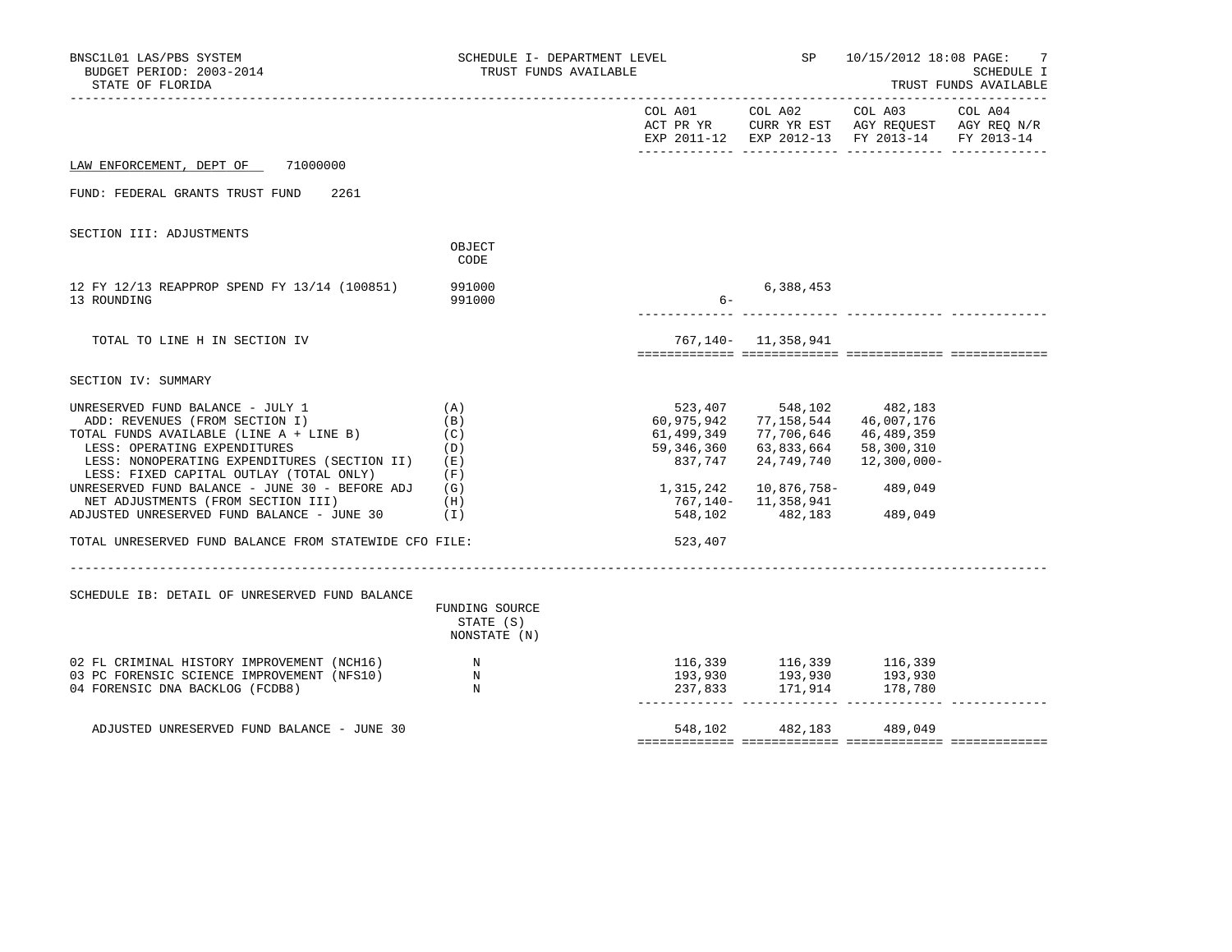| BNSC1L01 LAS/PBS SYSTEM<br>BUDGET PERIOD: 2003-2014<br>STATE OF FLORIDA                                                                                                                                                                  |                                              |                                        | SCHEDULE I- DEPARTMENT LEVEL<br>TRUST FUNDS AVAILABLE |                                                      |                                                                                                                               | SP 10/15/2012 18:08 PAGE:                                             | 8<br>SCHEDULE I<br>TRUST FUNDS AVAILABLE |
|------------------------------------------------------------------------------------------------------------------------------------------------------------------------------------------------------------------------------------------|----------------------------------------------|----------------------------------------|-------------------------------------------------------|------------------------------------------------------|-------------------------------------------------------------------------------------------------------------------------------|-----------------------------------------------------------------------|------------------------------------------|
|                                                                                                                                                                                                                                          |                                              |                                        |                                                       |                                                      |                                                                                                                               | EXP 2011-12 EXP 2012-13 FY 2013-14                                    | FY 2013-14                               |
| LAW ENFORCEMENT, DEPT OF 71000000                                                                                                                                                                                                        |                                              |                                        |                                                       |                                                      |                                                                                                                               |                                                                       |                                          |
| FUND: FORFEIT/INVES SUPPORT TF 2316                                                                                                                                                                                                      |                                              |                                        |                                                       |                                                      |                                                                                                                               |                                                                       |                                          |
| SECTION I: DETAIL OF REVENUES                                                                                                                                                                                                            | REVENUE CAP SVC AUTH MATCHING % CFDA<br>CODE | CHG % ST I/C LOC I/C NO.               |                                                       |                                                      |                                                                                                                               |                                                                       |                                          |
| 04 SALE FORFEITED PROPERTY 002900 NO 8.0 943.03 0.00 0.00<br>07 RESTITUTION                                                                                                                                                              | 001204 NO 0.0 943.362 0.00 0.00              |                                        | 0.00                                                  |                                                      | 701,013  1,200,000  701,013<br>$\begin{array}{cccc} & 450 & & 28,930 \ 136,521 & & 169,585 \ 610,167 & & 750,982 \end{array}$ | 1,000<br>169,585<br>750,982                                           |                                          |
| TOTAL TO LINE B IN SECTION IV                                                                                                                                                                                                            |                                              |                                        |                                                       | 1,448,151                                            |                                                                                                                               | 2, 149, 497 1, 622, 580                                               |                                          |
| SECTION II: DETAIL OF NONOPERATING EXPENDITURES                                                                                                                                                                                          |                                              | OBJECT TRANSFER CFDA<br>CODE TO BE     | NO.                                                   |                                                      |                                                                                                                               |                                                                       |                                          |
| 01 TRANSFER SERVICE CHARGE TO GR<br>04 5% STATE TRUST FUND RESERVE<br>05 REFUNDS NONSTATE REVENUES<br>08 TRANSFER TO LOCAL LAW ENFORCEMENT                                                                                               |                                              | 999000<br>810000<br>810000             |                                                       | 880000 44100000 149,251 111,881<br>34,280<br>215,190 |                                                                                                                               | 69,728<br>101,881                                                     |                                          |
| TOTAL TO LINE E IN SECTION IV                                                                                                                                                                                                            |                                              |                                        |                                                       |                                                      | 398,721 111,881 171,609                                                                                                       |                                                                       |                                          |
| SECTION III: ADJUSTMENTS                                                                                                                                                                                                                 |                                              | OBJECT<br>CODE                         |                                                       |                                                      |                                                                                                                               |                                                                       |                                          |
| 01 12/13 REVERSIONS<br>02 11/12 CF ENCUMBRANCES                                                                                                                                                                                          |                                              | 991000<br>991000                       |                                                       | 18,650-                                              | 53,767                                                                                                                        |                                                                       |                                          |
| TOTAL TO LINE H IN SECTION IV                                                                                                                                                                                                            |                                              |                                        |                                                       |                                                      | 18,650- 53,767                                                                                                                |                                                                       |                                          |
| SECTION IV: SUMMARY                                                                                                                                                                                                                      |                                              |                                        |                                                       |                                                      |                                                                                                                               |                                                                       |                                          |
| UNRESERVED FUND BALANCE - JULY 1<br>ADD: REVENUES (FROM SECTION I)<br>TOTAL FUNDS AVAILABLE (LINE A + LINE B)<br>LESS: OPERATING EXPENDITURES<br>LESS: NONOPERATING EXPENDITURES (SECTION II)<br>LESS: FIXED CAPITAL OUTLAY (TOTAL ONLY) |                                              | (A)<br>(B)<br>(C)<br>(D)<br>(E)<br>(F) |                                                       | 2,836,880<br>1,448,151<br>398,721                    | 2,149,497<br>4, 285, 031 3, 779, 300<br>2, 237, 857 2, 478, 975<br>111,881                                                    | 1,629,803 1,242,211<br>1,622,580<br>2,864,791<br>2,478,975<br>171,609 |                                          |
| UNRESERVED FUND BALANCE - JUNE 30 - BEFORE ADJ<br>NET ADJUSTMENTS (FROM SECTION III)                                                                                                                                                     |                                              | (G)<br>(H)                             |                                                       | 18,650-                                              | 1,648,453 1,188,444<br>53,767                                                                                                 | 214,207                                                               |                                          |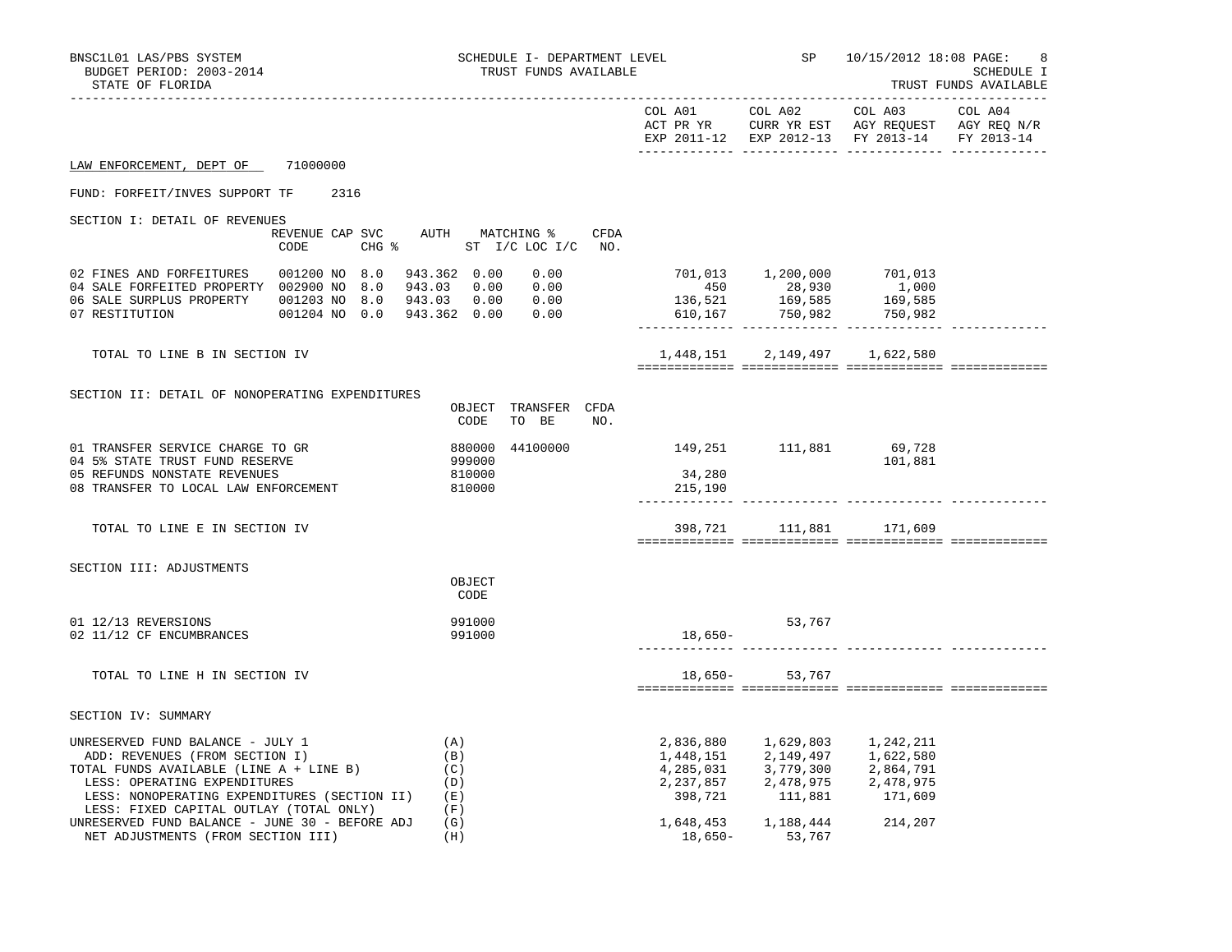| BNSC1L01 LAS/PBS SYSTEM<br>BUDGET PERIOD: 2003-2014<br>STATE OF FLORIDA | SCHEDULE I- DEPARTMENT LEVEL<br>TRUST FUNDS AVAILABLE | SP                                  | 10/15/2012 18:08 PAGE:<br>- 9<br>SCHEDULE I<br>TRUST FUNDS AVAILABLE |                                      |                                      |
|-------------------------------------------------------------------------|-------------------------------------------------------|-------------------------------------|----------------------------------------------------------------------|--------------------------------------|--------------------------------------|
|                                                                         |                                                       | COL A01<br>ACT PR YR<br>EXP 2011-12 | COL A02<br>CURR YR EST<br>EXP 2012-13                                | COL A03<br>AGY REOUEST<br>FY 2013-14 | COL A04<br>AGY REO N/R<br>FY 2013-14 |
| 71000000<br>LAW ENFORCEMENT, DEPT OF                                    |                                                       |                                     |                                                                      |                                      |                                      |
| FUND: FORFEIT/INVES SUPPORT TF<br>2316                                  |                                                       |                                     |                                                                      |                                      |                                      |
| SECTION IV: SUMMARY                                                     |                                                       |                                     |                                                                      |                                      |                                      |
| ADJUSTED UNRESERVED FUND BALANCE - JUNE 30                              | (I)                                                   | 1,629,803                           | 1,242,211                                                            | 214,207                              |                                      |
| TOTAL UNRESERVED FUND BALANCE FROM STATEWIDE CFO FILE:                  |                                                       | 2,836,880                           |                                                                      |                                      |                                      |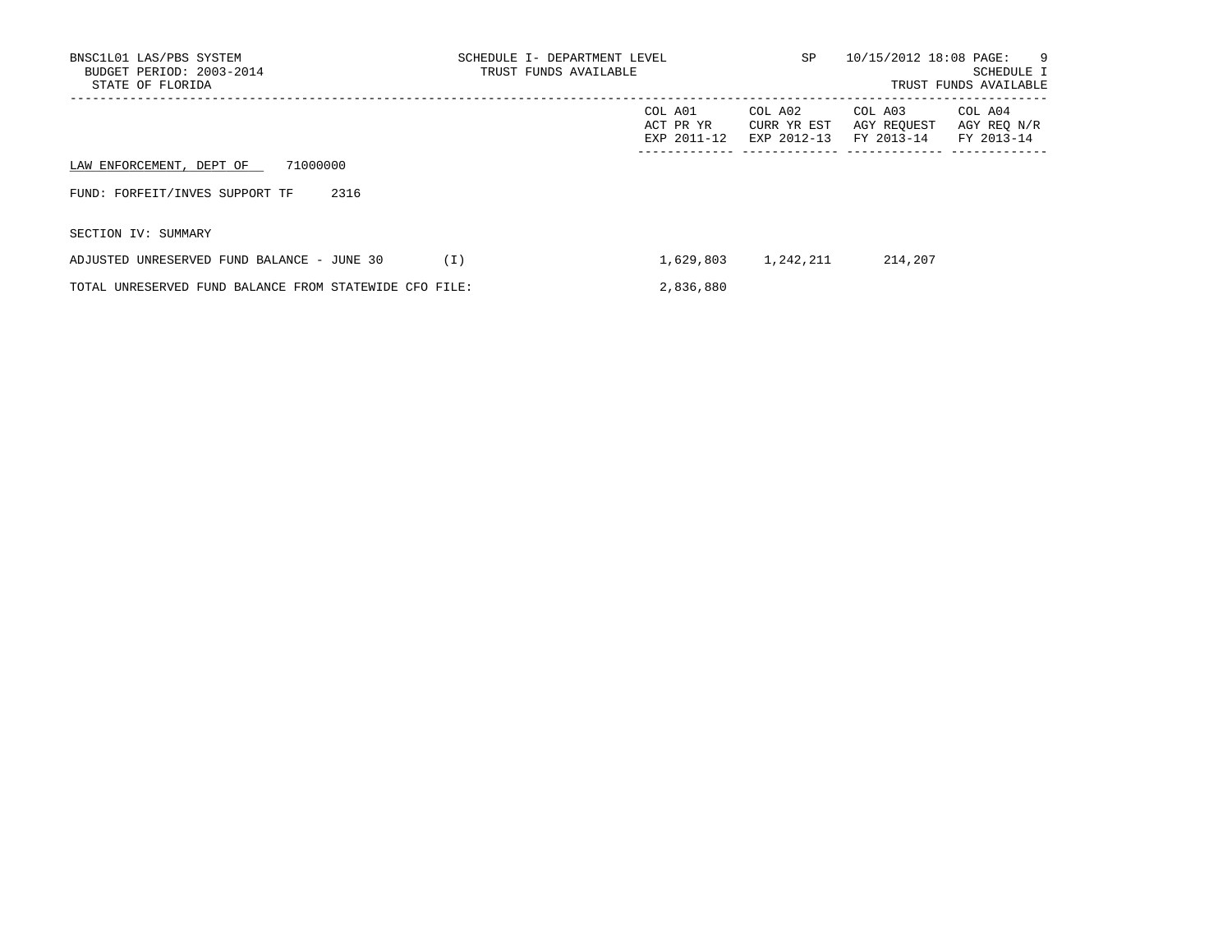| BNSC1L01 LAS/PBS SYSTEM<br>BUDGET PERIOD: 2003-2014<br>STATE OF FLORIDA                                                                                                                                                                      |                                                                                                       | SCHEDULE I- DEPARTMENT LEVEL<br>TRUST FUNDS AVAILABLE |             |                                                                                                                                                                                                                         | SP 10/15/2012 18:08 PAGE: 10<br>SCHEDULE I<br>TRUST FUNDS AVAILABLE |  |  |
|----------------------------------------------------------------------------------------------------------------------------------------------------------------------------------------------------------------------------------------------|-------------------------------------------------------------------------------------------------------|-------------------------------------------------------|-------------|-------------------------------------------------------------------------------------------------------------------------------------------------------------------------------------------------------------------------|---------------------------------------------------------------------|--|--|
|                                                                                                                                                                                                                                              |                                                                                                       |                                                       |             | EXP 2011-12 EXP 2012-13 FY 2013-14 FY 2013-14                                                                                                                                                                           |                                                                     |  |  |
| LAW ENFORCEMENT, DEPT OF 71000000                                                                                                                                                                                                            |                                                                                                       |                                                       |             |                                                                                                                                                                                                                         |                                                                     |  |  |
| FUND: GRANTS AND DONATIONS TF 2339                                                                                                                                                                                                           |                                                                                                       |                                                       |             |                                                                                                                                                                                                                         |                                                                     |  |  |
| SECTION I: DETAIL OF REVENUES<br>CODE                                                                                                                                                                                                        | REVENUE CAP SVC AUTH MATCHING % CFDA<br>CHG % ST I/C LOC I/C NO.                                      |                                                       |             |                                                                                                                                                                                                                         |                                                                     |  |  |
| 18 REFUNDS<br>19 REIMBURSEMENTS<br>20 DONATIONS                                                                                                                                                                                              | 001800 NO 0.0 943.03 0.00<br>0.00<br>001801 NO 0.0 943.03 0.00 0.00<br>001101 NO 0.0 943.03 0.00 0.00 | $1,280$ $8,869$ $8,869$<br>5,000                      |             |                                                                                                                                                                                                                         |                                                                     |  |  |
| TOTAL TO LINE B IN SECTION IV                                                                                                                                                                                                                |                                                                                                       |                                                       |             | 41,562 8,869 8,869                                                                                                                                                                                                      |                                                                     |  |  |
| SECTION II: DETAIL OF NONOPERATING EXPENDITURES                                                                                                                                                                                              | OBJECT TRANSFER CFDA<br>TO BE<br>CODE<br>NO.                                                          |                                                       |             |                                                                                                                                                                                                                         |                                                                     |  |  |
| 01 TRANSFER SERVICE CHARGE TO GR<br>02 REFUNDS                                                                                                                                                                                               | 880000 44100000<br>810000                                                                             | 400<br>457                                            |             |                                                                                                                                                                                                                         |                                                                     |  |  |
| TOTAL TO LINE E IN SECTION IV                                                                                                                                                                                                                |                                                                                                       | 857                                                   |             |                                                                                                                                                                                                                         |                                                                     |  |  |
| SECTION III: ADJUSTMENTS                                                                                                                                                                                                                     | OBJECT<br>CODE                                                                                        |                                                       |             |                                                                                                                                                                                                                         |                                                                     |  |  |
| 04 ROUNDING                                                                                                                                                                                                                                  | 991000                                                                                                | $1 -$                                                 |             |                                                                                                                                                                                                                         |                                                                     |  |  |
| TOTAL TO LINE H IN SECTION IV                                                                                                                                                                                                                |                                                                                                       | $1 -$                                                 |             |                                                                                                                                                                                                                         |                                                                     |  |  |
| SECTION IV: SUMMARY                                                                                                                                                                                                                          |                                                                                                       |                                                       |             |                                                                                                                                                                                                                         |                                                                     |  |  |
| UNRESERVED FUND BALANCE - JULY 1<br>ADD: REVENUES (FROM SECTION I)<br>TOTAL FUNDS AVAILABLE (LINE A + LINE B)<br>LESS: OPERATING EXPENDITURES<br>LESS: NONOPERATING EXPENDITURES (SECTION II) (E)<br>LESS: FIXED CAPITAL OUTLAY (TOTAL ONLY) | (A)<br>(B)<br>(C)<br>(D)<br>(F)                                                                       | 857                                                   |             | 5,032 5,032<br>$\begin{array}{cccc} 41,562 & \phantom{00} & 8,869 & \phantom{00} & 8,869 \\ 41,562 & \phantom{00} & 13,901 & \phantom{00} & 13,901 \\ 35,672 & \phantom{00} & 8,869 & \phantom{00} & 8,869 \end{array}$ |                                                                     |  |  |
| UNRESERVED FUND BALANCE - JUNE 30 - BEFORE ADJ<br>NET ADJUSTMENTS (FROM SECTION III)<br>ADJUSTED UNRESERVED FUND BALANCE - JUNE 30                                                                                                           | (G)<br>(H)<br>(I)                                                                                     | $1 -$<br>5,032                                        | 5,033 5,032 | 5,032<br>5,032<br>5,032                                                                                                                                                                                                 |                                                                     |  |  |

TOTAL UNRESERVED FUND BALANCE FROM STATEWIDE CFO FILE: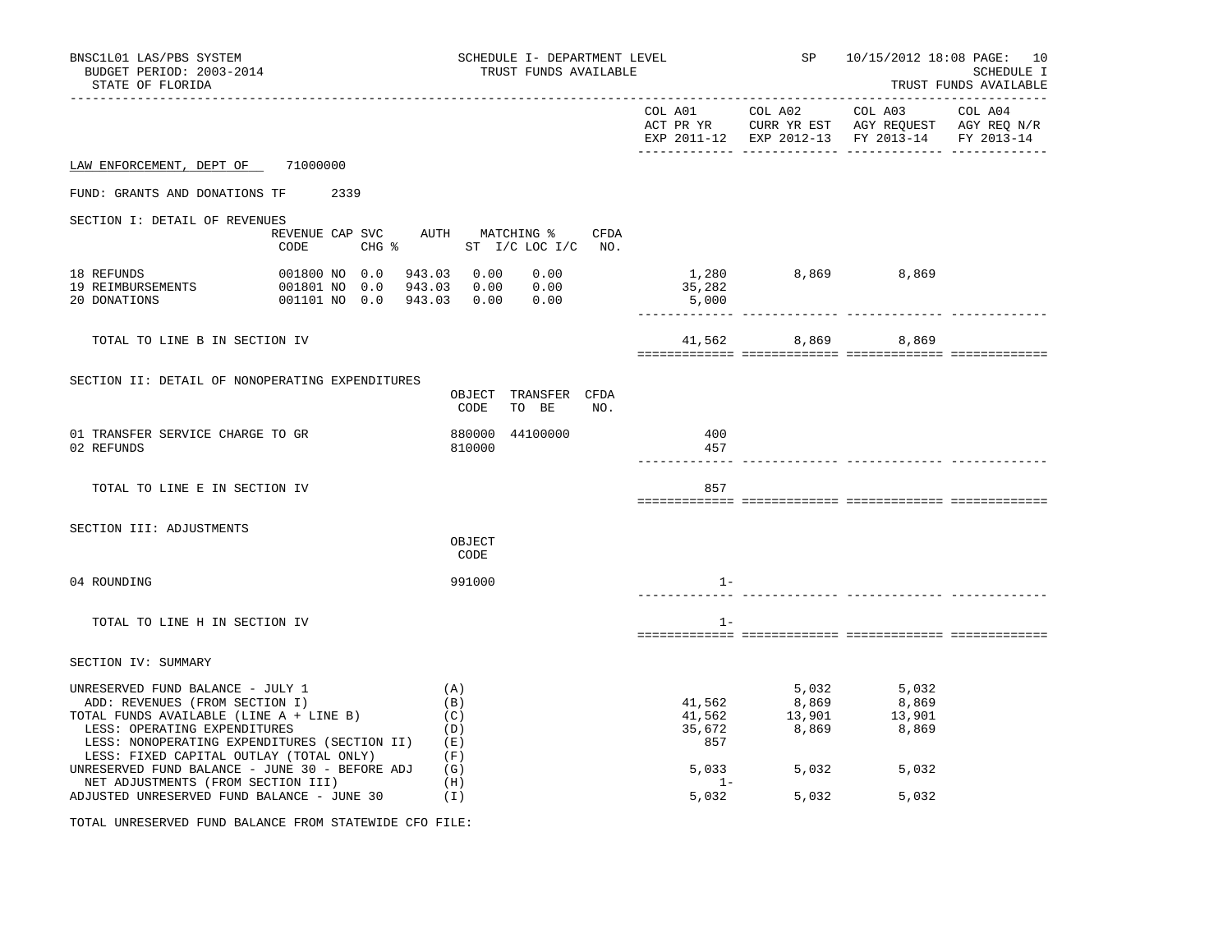| STATE OF FLORIDA                                                                                                                                                                   |                                                                                    |       |                                                                            |                                      |                                                  |                    |                                                                                       |                                                                                  |                                                                                                           | TRUST FUNDS AVAILABLE |
|------------------------------------------------------------------------------------------------------------------------------------------------------------------------------------|------------------------------------------------------------------------------------|-------|----------------------------------------------------------------------------|--------------------------------------|--------------------------------------------------|--------------------|---------------------------------------------------------------------------------------|----------------------------------------------------------------------------------|-----------------------------------------------------------------------------------------------------------|-----------------------|
|                                                                                                                                                                                    |                                                                                    |       |                                                                            |                                      |                                                  |                    | COL A01                                                                               | COL A02                                                                          | COL A03<br>ACT PR YR CURR YR EST AGY REQUEST AGY REQ N/R<br>EXP 2011-12 EXP 2012-13 FY 2013-14 FY 2013-14 | COL A04               |
| LAW ENFORCEMENT, DEPT OF                                                                                                                                                           | 71000000                                                                           |       |                                                                            |                                      |                                                  |                    |                                                                                       |                                                                                  |                                                                                                           |                       |
| FUND: OPERATING TRUST FUND                                                                                                                                                         |                                                                                    | 2510  |                                                                            |                                      |                                                  |                    |                                                                                       |                                                                                  |                                                                                                           |                       |
| SECTION I: DETAIL OF REVENUES                                                                                                                                                      |                                                                                    |       |                                                                            |                                      |                                                  |                    |                                                                                       |                                                                                  |                                                                                                           |                       |
|                                                                                                                                                                                    | REVENUE CAP SVC<br>CODE                                                            | CHG % | AUTH                                                                       |                                      | MATCHING %<br>ST I/C LOC I/C                     | <b>CFDA</b><br>NO. |                                                                                       |                                                                                  |                                                                                                           |                       |
| 01 WITNESS FEES<br>02 TUITION FEES<br>03 FIREARMS RECORD CHECKS 000100 YES 8.0<br>04 EXPUNGE REQUEST FEES<br>05 STATE CRIMINAL RCD CKS<br>06 FED CRIMINAL RECORD CHK 000119 NO 0.0 | 000100 YES 8.0<br>000100 YES 8.0<br>000100 YES 8.0<br>000100 YES 8.0               |       | 943.03<br>943.03<br>790.065 0.00<br>943.058 0.00<br>943.053 0.00<br>943.05 | 0.00<br>0.00<br>0.00                 | 0.00<br>0.00<br>0.00<br>0.00<br>0.00<br>0.00     |                    | 1,090<br>3,296,390<br>1,727,175<br>47,009,011<br>17,470,511                           | 5,838 5,838<br>1,090 1,090<br>3,395,282<br>1,744,447<br>45,102,765<br>17,470,511 | 5,838<br>1,090<br>3,463,187<br>1,761,891<br>45,102,765<br>17,470,511                                      |                       |
| 07 RETURNED CHECKS FEES<br>08 REFUNDS<br>09 RECORD RETENTION FEES<br>10 INTEREST<br>12 DUI CONVICTION FEES                                                                         | 001202 NO 8.0<br>001800 NO 0.0<br>000100 YES 8.0<br>000500 NO 8.0<br>001200 NO 0.0 |       | 215.34<br>943.03<br>943.05<br>943.03<br>938.07                             | 0.00<br>0.00<br>0.00<br>0.00<br>0.00 | 0.00<br>0.00<br>$0.00$<br>$0.00$<br>0.00<br>0.00 |                    | 1,668<br>409,875<br>$4,768,224$<br>$301$<br>$1,277,621$<br>$1,277,621$<br>$1,277,621$ | 1,668<br>409,877                                                                 | 1,668<br>409,875<br>7,888,224<br>301<br>1,320,688                                                         |                       |
| 13 COURT COSTS \$3/TRAFFIC 001200 NO<br>14 TRANSFER FROM DMS (FCP) 001500 NO 0.0<br>15 TRANSFERS - RACINOS<br>17 CONTRL SUB ASSESS \$100                                           | 001500 NO 0.0<br>001200 NO 0.0                                                     | 8.0   | 938.01<br>943.681 0.00<br>551.106 0.00<br>938.25                           | 0.00<br>0.00                         | 0.00<br>0.00<br>0.00<br>0.00                     |                    | 5,843,519<br>95,901<br>685,887                                                        | 779,444 779,444<br>5,887,512<br>51,908<br>706,044                                | 815,902<br>5,939,420<br>51,908<br>775,597                                                                 |                       |
| TOTAL TO LINE B IN SECTION IV                                                                                                                                                      |                                                                                    |       |                                                                            |                                      |                                                  |                    |                                                                                       | 83, 372, 455 84, 722, 532                                                        | 85,008,865                                                                                                |                       |
| SECTION II: DETAIL OF NONOPERATING EXPENDITURES                                                                                                                                    |                                                                                    |       |                                                                            | CODE                                 | OBJECT TRANSFER CFDA<br>TO BE                    | NO.                |                                                                                       |                                                                                  |                                                                                                           |                       |
| 02 REFUND NONSTATE REVENUES<br>04 FBI ASSESSMENT<br>05 SERVICE CHARGE TO GENERAL REVENUE<br>06 5% TRUST FUND RESERVE                                                               |                                                                                    |       |                                                                            | 860000<br>820000<br>880000<br>999000 |                                                  |                    |                                                                                       | 134,074 135,000<br>17,470,511 17,470,511<br>4,096,555 4,713,525                  | 17,470,511<br>4,723,270<br>2,823,204                                                                      |                       |
| TOTAL TO LINE E IN SECTION IV                                                                                                                                                      |                                                                                    |       |                                                                            |                                      |                                                  |                    |                                                                                       | 21,701,140 22,319,036                                                            | 25,016,985                                                                                                |                       |
| SECTION III: ADJUSTMENTS                                                                                                                                                           |                                                                                    |       |                                                                            | OBJECT<br>CODE                       |                                                  |                    |                                                                                       |                                                                                  |                                                                                                           |                       |
| 02 12/13 REVERSIONS<br>04 11/12 REVERSIONS<br>22 ROUNDING                                                                                                                          |                                                                                    |       |                                                                            | 991000<br>991000<br>991000           |                                                  |                    | 14,656<br>25                                                                          | 87,762                                                                           |                                                                                                           |                       |
| 23 FY 11/12 FCO CARRY FORWARD<br>25 FY 11/12 CF ENCUMBRANCES                                                                                                                       |                                                                                    |       |                                                                            | 991000<br>991000                     |                                                  |                    | 1,244,364–<br>$520, 296 -$                                                            | 842,810-                                                                         |                                                                                                           |                       |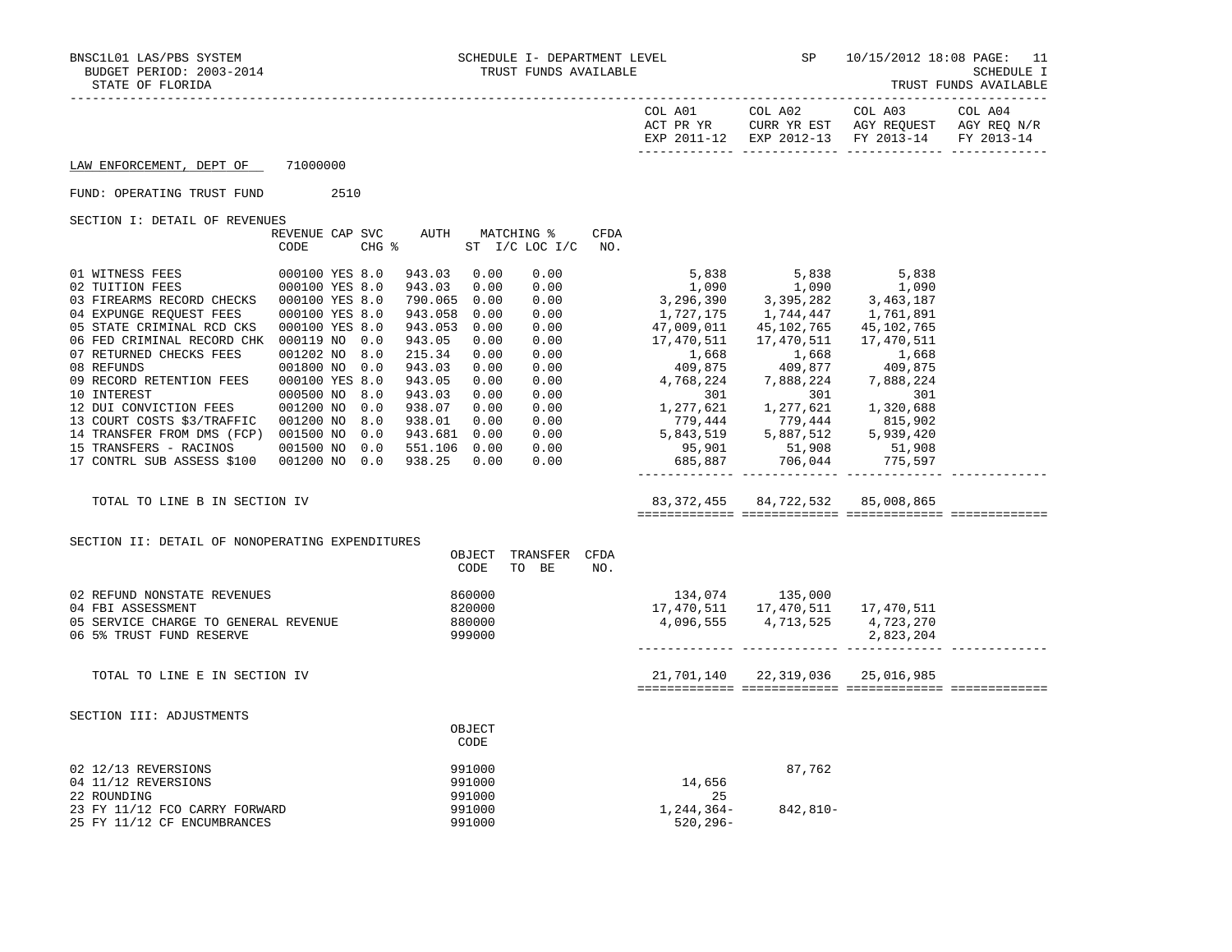| BNSC1L01 LAS/PBS SYSTEM<br>BUDGET PERIOD: 2003-2014<br>STATE OF FLORIDA                                                            | SCHEDULE I- DEPARTMENT LEVEL SP<br>TRUST FUNDS AVAILABLE |                                        |                                                                                                 | 10/15/2012 18:08 PAGE: 12<br><b>SCHEDULE I</b><br>TRUST FUNDS AVAILABLE                                                           |        |  |
|------------------------------------------------------------------------------------------------------------------------------------|----------------------------------------------------------|----------------------------------------|-------------------------------------------------------------------------------------------------|-----------------------------------------------------------------------------------------------------------------------------------|--------|--|
|                                                                                                                                    |                                                          |                                        |                                                                                                 | COL A01 COL A02 COL A03 COL A04<br>ACT PR YR CURR YR EST AGY REQUEST AGY REQ N/R<br>EXP 2011-12 EXP 2012-13 FY 2013-14 FY 2013-14 |        |  |
| LAW ENFORCEMENT, DEPT OF 71000000                                                                                                  |                                                          |                                        |                                                                                                 |                                                                                                                                   |        |  |
| 2510<br>FUND: OPERATING TRUST FUND                                                                                                 |                                                          |                                        |                                                                                                 |                                                                                                                                   |        |  |
| SECTION III: ADJUSTMENTS                                                                                                           |                                                          |                                        |                                                                                                 |                                                                                                                                   |        |  |
|                                                                                                                                    | OBJECT<br>CODE                                           |                                        |                                                                                                 |                                                                                                                                   |        |  |
| 26 NON-CF EXPEND REFUND A/R NOT IN LINE D<br>27 FY 11/12 NON CF A/P OPERATING CATEGORIES                                           | 991000<br>991000                                         | 68,439<br>8,009                        |                                                                                                 |                                                                                                                                   |        |  |
| TOTAL TO LINE H IN SECTION IV                                                                                                      |                                                          |                                        | $1,673,531-755,048-$                                                                            |                                                                                                                                   |        |  |
|                                                                                                                                    |                                                          |                                        |                                                                                                 |                                                                                                                                   |        |  |
| SECTION IV: SUMMARY                                                                                                                |                                                          |                                        |                                                                                                 |                                                                                                                                   |        |  |
| UNRESERVED FUND BALANCE - JULY 1<br>ADD: REVENUES (FROM SECTION I)<br>TOTAL FUNDS AVAILABLE (LINE A + LINE B)                      | (A)<br>(B)<br>(C)                                        |                                        | 24,264,803 26,079,357 20,620,548<br>83,372,455 84,722,532 85,008,865<br>107,637,258 110,801,889 | 105,629,413                                                                                                                       |        |  |
| LESS: OPERATING EXPENDITURES<br>LESS: NONOPERATING EXPENDITURES (SECTION II)<br>LESS: FIXED CAPITAL OUTLAY (TOTAL ONLY)            | (D)<br>(E)<br>(F)                                        | 21,701,140                             | 58,183,230 67,107,257<br>22,319,036                                                             | 71,185,199<br>25,016,985                                                                                                          | 47,452 |  |
| UNRESERVED FUND BALANCE - JUNE 30 - BEFORE ADJ<br>NET ADJUSTMENTS (FROM SECTION III)<br>ADJUSTED UNRESERVED FUND BALANCE - JUNE 30 | (G)<br>(H)<br>(T)                                        | 27,752,888<br>1,673,531-<br>26,079,357 | 21,375,596<br>$755,048-$<br>20,620,548                                                          | 9,427,229<br>9,427,229                                                                                                            |        |  |
| TOTAL UNRESERVED FUND BALANCE FROM STATEWIDE CFO FILE:                                                                             |                                                          | 24, 264, 803                           |                                                                                                 |                                                                                                                                   |        |  |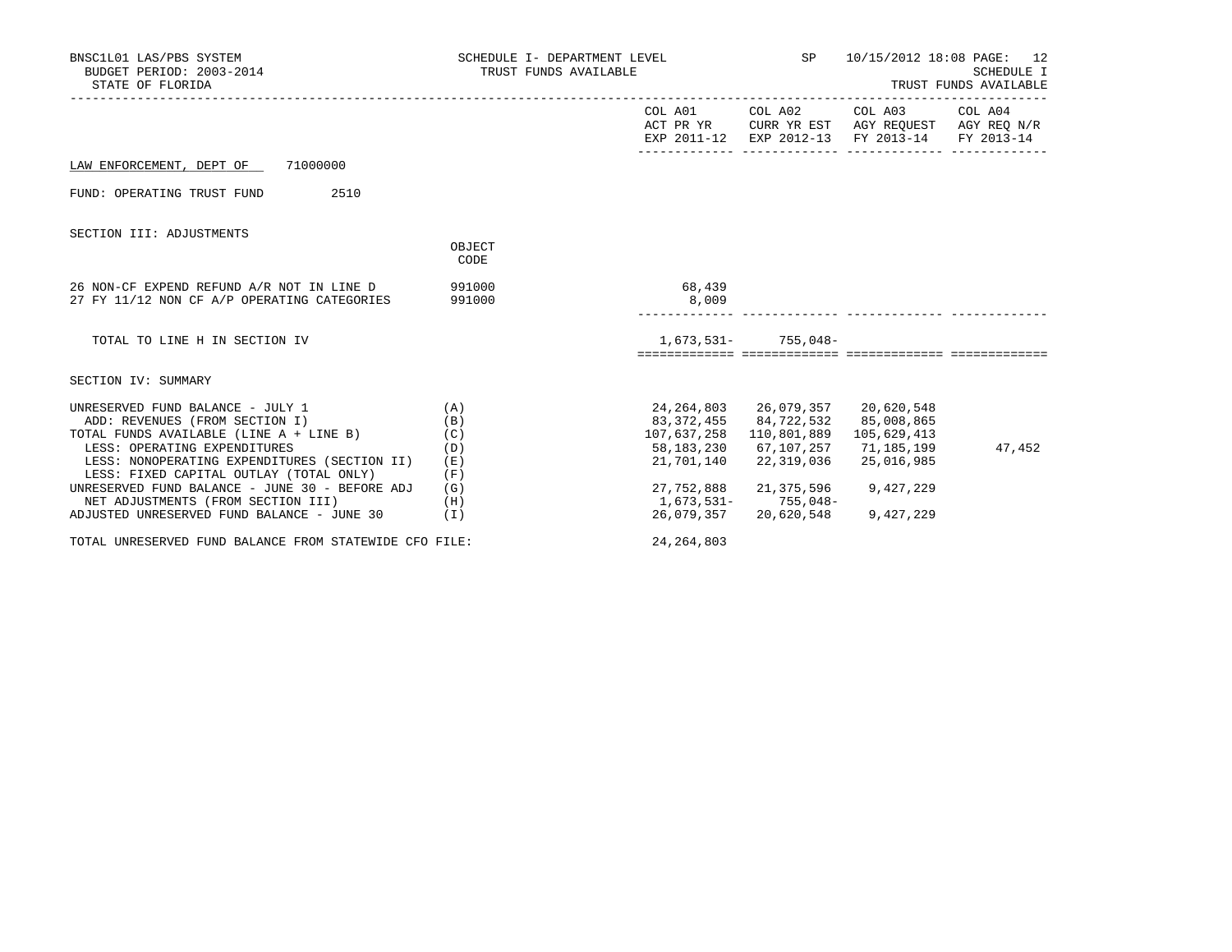| BNSC1L01 LAS/PBS SYSTEM<br>BUDGET PERIOD: 2003-2014<br>STATE OF FLORIDA                                                                                                                                                                                                                                                                                                        | SCHEDULE I- DEPARTMENT LEVEL<br>TRUST FUNDS AVAILABLE         | <b>SP</b>       | 10/15/2012 18:08 PAGE: 13<br>SCHEDULE I<br>TRUST FUNDS AVAILABLE |                                                                                                                                            |  |
|--------------------------------------------------------------------------------------------------------------------------------------------------------------------------------------------------------------------------------------------------------------------------------------------------------------------------------------------------------------------------------|---------------------------------------------------------------|-----------------|------------------------------------------------------------------|--------------------------------------------------------------------------------------------------------------------------------------------|--|
|                                                                                                                                                                                                                                                                                                                                                                                |                                                               | COL A01 COL A02 |                                                                  | COL A03 COL A04<br>ACT PR YR $\,$ CURR YR EST $\,$ AGY REQUEST $\,$ AGY REQ $\,$ N/R $\,$<br>EXP 2011-12 EXP 2012-13 FY 2013-14 FY 2013-14 |  |
| 71000000<br>LAW ENFORCEMENT, DEPT OF                                                                                                                                                                                                                                                                                                                                           |                                                               |                 |                                                                  |                                                                                                                                            |  |
| FUND: REVOLVING TRUST FUND<br>2600                                                                                                                                                                                                                                                                                                                                             |                                                               |                 |                                                                  |                                                                                                                                            |  |
| SECTION I: DETAIL OF REVENUES<br>$CHG$ $\approx$<br>CODE                                                                                                                                                                                                                                                                                                                       | REVENUE CAP SVC AUTH MATCHING %<br>CFDA<br>ST I/C LOC I/C NO. |                 |                                                                  |                                                                                                                                            |  |
| 01 TRNS FM GENERAL REVENUE 006000 NO 0.0 943.03 0.00                                                                                                                                                                                                                                                                                                                           | 0.00                                                          |                 |                                                                  | 1,000,000 1,000,000                                                                                                                        |  |
| TOTAL TO LINE B IN SECTION IV                                                                                                                                                                                                                                                                                                                                                  |                                                               |                 |                                                                  | 1,000,000 1,000,000                                                                                                                        |  |
| SECTION II: DETAIL OF NONOPERATING EXPENDITURES                                                                                                                                                                                                                                                                                                                                | OBJECT TRANSFER CFDA<br>CODE<br>TO BE<br>NO.                  |                 |                                                                  |                                                                                                                                            |  |
| TOTAL TO LINE E IN SECTION IV                                                                                                                                                                                                                                                                                                                                                  |                                                               |                 |                                                                  |                                                                                                                                            |  |
| SECTION III: ADJUSTMENTS                                                                                                                                                                                                                                                                                                                                                       | OBJECT<br>CODE                                                |                 |                                                                  |                                                                                                                                            |  |
| TOTAL TO LINE H IN SECTION IV                                                                                                                                                                                                                                                                                                                                                  |                                                               |                 |                                                                  |                                                                                                                                            |  |
| SECTION IV: SUMMARY                                                                                                                                                                                                                                                                                                                                                            |                                                               |                 |                                                                  |                                                                                                                                            |  |
| UNRESERVED FUND BALANCE - JULY 1<br>ADD: REVENUES (FROM SECTION I)<br>TOTAL FUNDS AVAILABLE (LINE A + LINE B)<br>LESS: OPERATING EXPENDITURES<br>LESS: NONOPERATING EXPENDITURES (SECTION II)<br>LESS: FIXED CAPITAL OUTLAY (TOTAL ONLY)<br>UNRESERVED FUND BALANCE - JUNE 30 - BEFORE ADJ<br>NET ADJUSTMENTS (FROM SECTION III)<br>ADJUSTED UNRESERVED FUND BALANCE - JUNE 30 | (A)<br>(B)<br>(C)<br>(D)<br>(E)<br>(F)<br>(G)<br>(H)<br>(I)   |                 | 1,000,000<br>1,000,000                                           | 1,000,000 1,000,000<br>1,000,000<br>1,000,000                                                                                              |  |

TOTAL UNRESERVED FUND BALANCE FROM STATEWIDE CFO FILE: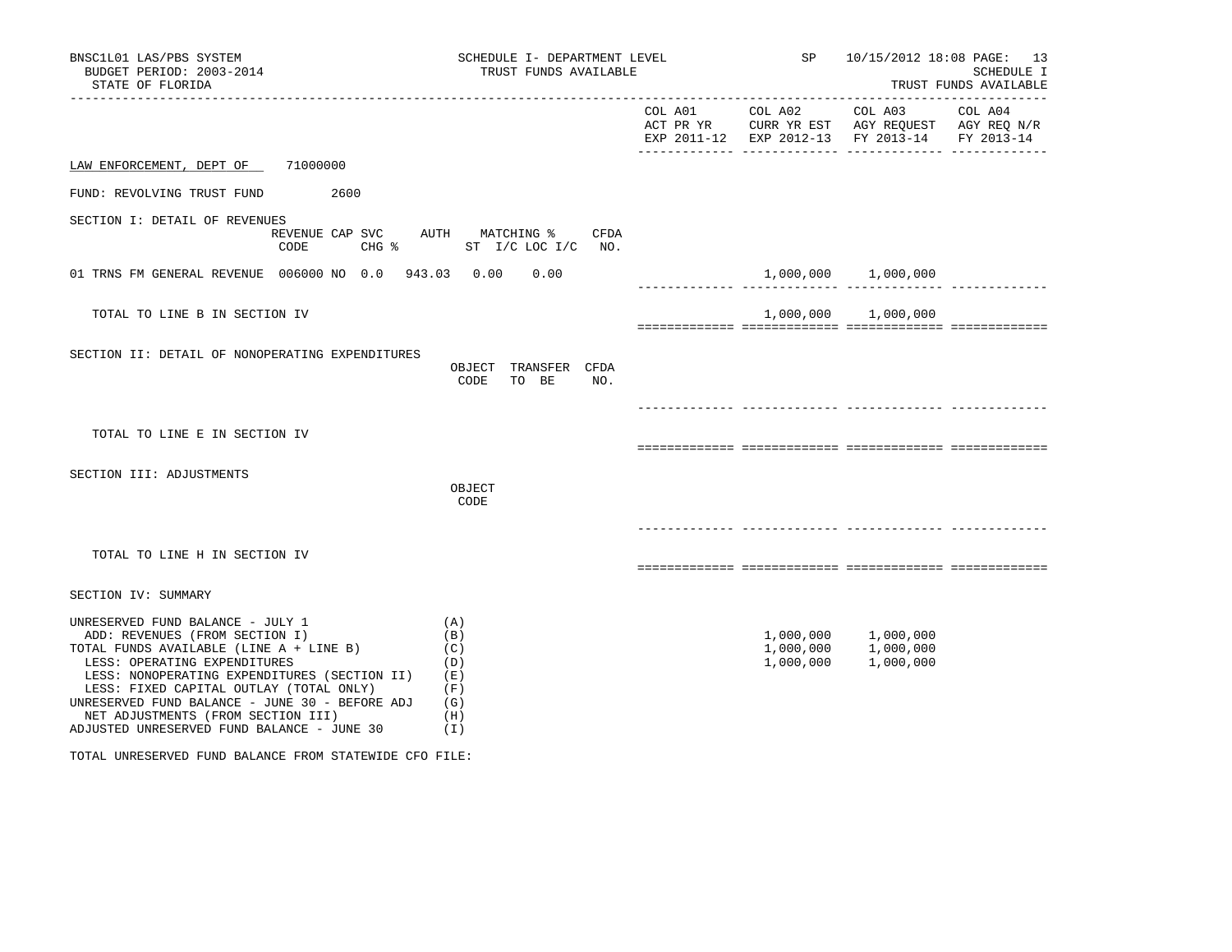| BNSC1L01 LAS/PBS SYSTEM<br>BUDGET PERIOD: 2003-2014<br>STATE OF FLORIDA                                                                                                                                                                  | SCHEDULE I- DEPARTMENT LEVEL<br>TRUST FUNDS AVAILABLE                  | SP                                             |                                                    |                                                                                                           | 10/15/2012 18:08 PAGE: 14<br>SCHEDULE I<br>TRUST FUNDS AVAILABLE |  |  |
|------------------------------------------------------------------------------------------------------------------------------------------------------------------------------------------------------------------------------------------|------------------------------------------------------------------------|------------------------------------------------|----------------------------------------------------|-----------------------------------------------------------------------------------------------------------|------------------------------------------------------------------|--|--|
| -------------------                                                                                                                                                                                                                      |                                                                        |                                                | COL A01 COL A02                                    | COL A03<br>ACT PR YR CURR YR EST AGY REQUEST AGY REQ N/R<br>EXP 2011-12 EXP 2012-13 FY 2013-14 FY 2013-14 | COL A04                                                          |  |  |
| LAW ENFORCEMENT, DEPT OF 71000000                                                                                                                                                                                                        |                                                                        |                                                |                                                    |                                                                                                           |                                                                  |  |  |
| FUND: FED LAW ENFORCEMENT TF<br>2719                                                                                                                                                                                                     |                                                                        |                                                |                                                    |                                                                                                           |                                                                  |  |  |
| SECTION I: DETAIL OF REVENUES<br>CODE                                                                                                                                                                                                    | REVENUE CAP SVC AUTH MATCHING %<br>CFDA<br>CHG % ST I/C LOC I/C NO.    |                                                |                                                    |                                                                                                           |                                                                  |  |  |
| 02 FINES AND FORFEITURES<br>04 REFUNDS                                                                                                                                                                                                   | 001270 YES 0.0 943.365 0.00 0.00<br>001870 YES 0.0 943.03 0.00<br>0.00 | 38,255                                         | 2,835,043   1,045,501   1,045,501<br>38,255 38,255 |                                                                                                           | ______________                                                   |  |  |
| TOTAL TO LINE B IN SECTION IV                                                                                                                                                                                                            |                                                                        |                                                | 2,873,298 1,083,756 1,083,756                      |                                                                                                           |                                                                  |  |  |
| SECTION II: DETAIL OF NONOPERATING EXPENDITURES                                                                                                                                                                                          | OBJECT TRANSFER CFDA<br>CODE<br>TO BE<br>NO.                           |                                                |                                                    |                                                                                                           |                                                                  |  |  |
| TOTAL TO LINE E IN SECTION IV                                                                                                                                                                                                            |                                                                        |                                                |                                                    |                                                                                                           |                                                                  |  |  |
| SECTION III: ADJUSTMENTS                                                                                                                                                                                                                 | OBJECT<br>CODE                                                         |                                                |                                                    |                                                                                                           |                                                                  |  |  |
| 01 12/13 REVERSIONS<br>02 ROUNDING                                                                                                                                                                                                       | 991000<br>991000                                                       | 2                                              | 2,016                                              |                                                                                                           |                                                                  |  |  |
| TOTAL TO LINE H IN SECTION IV                                                                                                                                                                                                            |                                                                        | 2                                              | 2,016                                              |                                                                                                           |                                                                  |  |  |
| SECTION IV: SUMMARY                                                                                                                                                                                                                      |                                                                        |                                                |                                                    |                                                                                                           |                                                                  |  |  |
| UNRESERVED FUND BALANCE - JULY 1<br>ADD: REVENUES (FROM SECTION I)<br>TOTAL FUNDS AVAILABLE (LINE A + LINE B)<br>LESS: OPERATING EXPENDITURES<br>LESS: NONOPERATING EXPENDITURES (SECTION II)<br>LESS: FIXED CAPITAL OUTLAY (TOTAL ONLY) | (A)<br>(B)<br>(C)<br>(D)<br>(E)<br>(F)                                 | 2,009,372<br>2,873,298<br>4,882,670<br>680,747 | 4,201,925<br>1,083,756<br>5,285,681<br>1,018,486   | 4,269,211<br>1,083,756<br>5,352,967<br>1,443,486                                                          |                                                                  |  |  |
| UNRESERVED FUND BALANCE - JUNE 30 - BEFORE ADJ<br>NET ADJUSTMENTS (FROM SECTION III)                                                                                                                                                     | (G)<br>(H)                                                             | 4,201,923<br>2                                 | 4,267,195<br>2,016                                 | 3,909,481                                                                                                 |                                                                  |  |  |
| ADJUSTED UNRESERVED FUND BALANCE - JUNE 30                                                                                                                                                                                               | (1)                                                                    | 4,201,925                                      | 4,269,211                                          | 3,909,481                                                                                                 |                                                                  |  |  |
| TOTAL UNRESERVED FUND BALANCE FROM STATEWIDE CFO FILE:                                                                                                                                                                                   |                                                                        | 2,009,372                                      |                                                    |                                                                                                           |                                                                  |  |  |